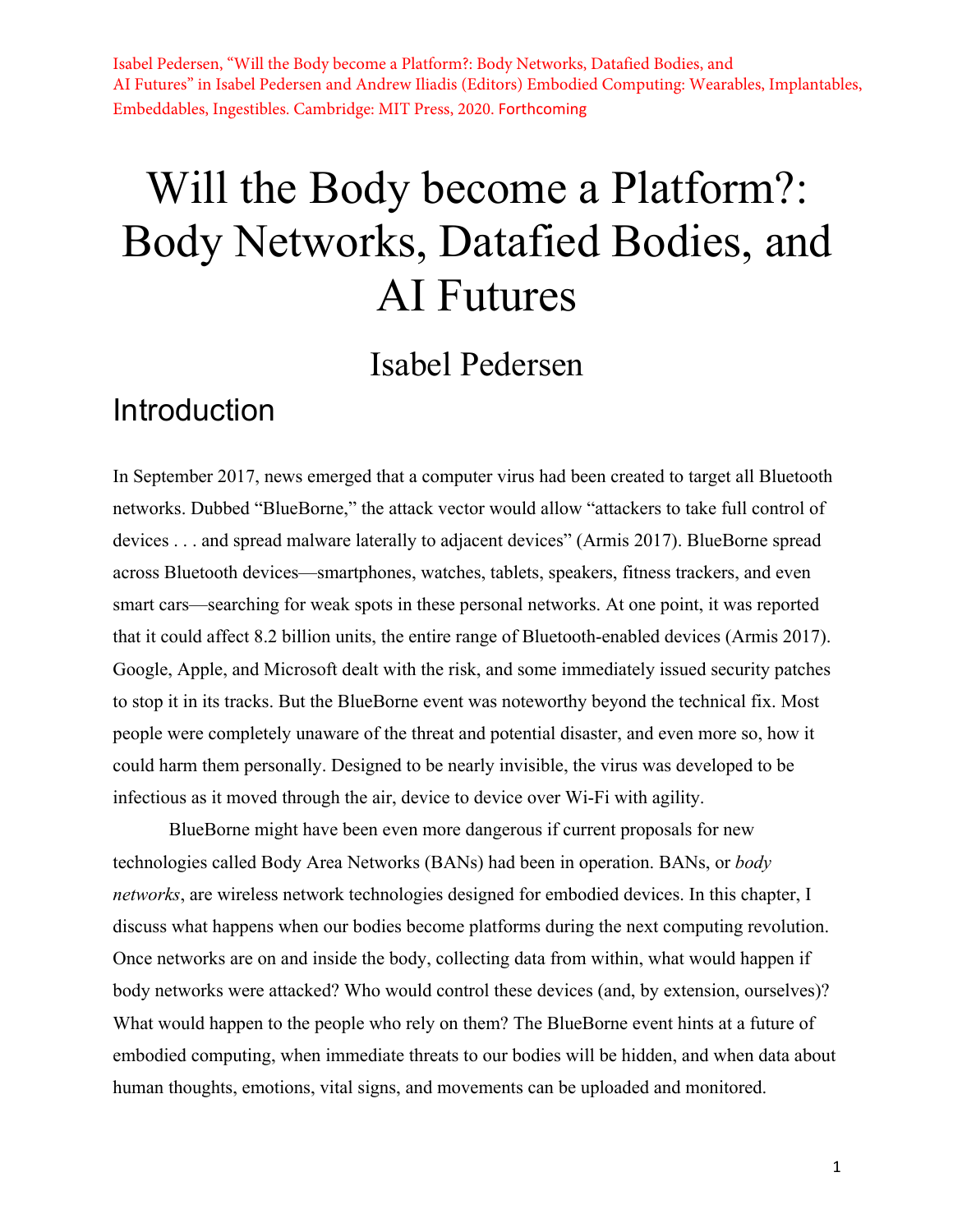#### Forthcoming in *Embodied Computing* (The MIT Press, 2020)

Connected to the internet, bodily information would be available to algorithms and actors who might be anonymous to us. One can imagine the positive possibilities with constant bodily monitoring ("automonitoring") for disease, for anxiety, for security. Yet, the negative possibilities are equally concerning (Catherwood, Finlay, and McLaughlin 2015; Jiang, Tan, and Liu 2018). The BlueBorne story notes obvious risks, but it also evokes the potential for profound societal change. As Shoshana Zuboff (2019) writes in *The Age of Surveillance Capitalism*, "automated machine processes not only know our behavior but also shape our behavior at scale" (7). I am suggesting we are on the brink of another significant turn that will shape our digital futures.

In earlier work, I contributed the term "continuum of embodiment" as a critical framework to explore the ideological justifications for technology hardware platforms that are increasingly embodied (Pedersen 2013). Framing the phenomenon as a continuum enabled me to write about how public, academic, journalistic, fictional, and commercialized discourses valorize prerelease personal technology on a continuum linking mobile to wearable to implantable innovations as a seemingly necessary, imminent, and determined future (Pedersen 2008, 2013). I made the argument that this is a ruse that contributes to a constant mediatization of lifestyle. Through popular public discourses or even through spectacles of wealth, marketers celebrate how mobile technology evolves to become wearable, a process which would then lay the groundwork (and expectations) for implantable technology as one exigent next step, with little or no consideration for how people will be dehumanized by it. Likewise, many scholars are now researching the biased, harmful social implications of artificial intelligence and algorithmic decision making, emphasizing "that computational methods are not inherently neutral and objective" (AI Now 2018, 24). Embodied computing has advanced tremendously due to both euphoria over future tech imaginaries, on the one hand, and seemingly neutral science and technology descriptions that go unchallenged, on the other (Pedersen and Dupont 2017). It also develops against a backdrop of wide-scale biotechnical advancement, economic upheaval, social disruption, and mass automation through AI, under the hyped conditions that some refer to as the Fourth Industrial Revolution (*The Economist* 2016).

In a sense, this book is about how the body is imposed upon to become a platform across a series of technologies that are increasingly interdependant. This chapter's focal point is the concept of *body networks*; it brings critical attention to the mounting expectations that personal

2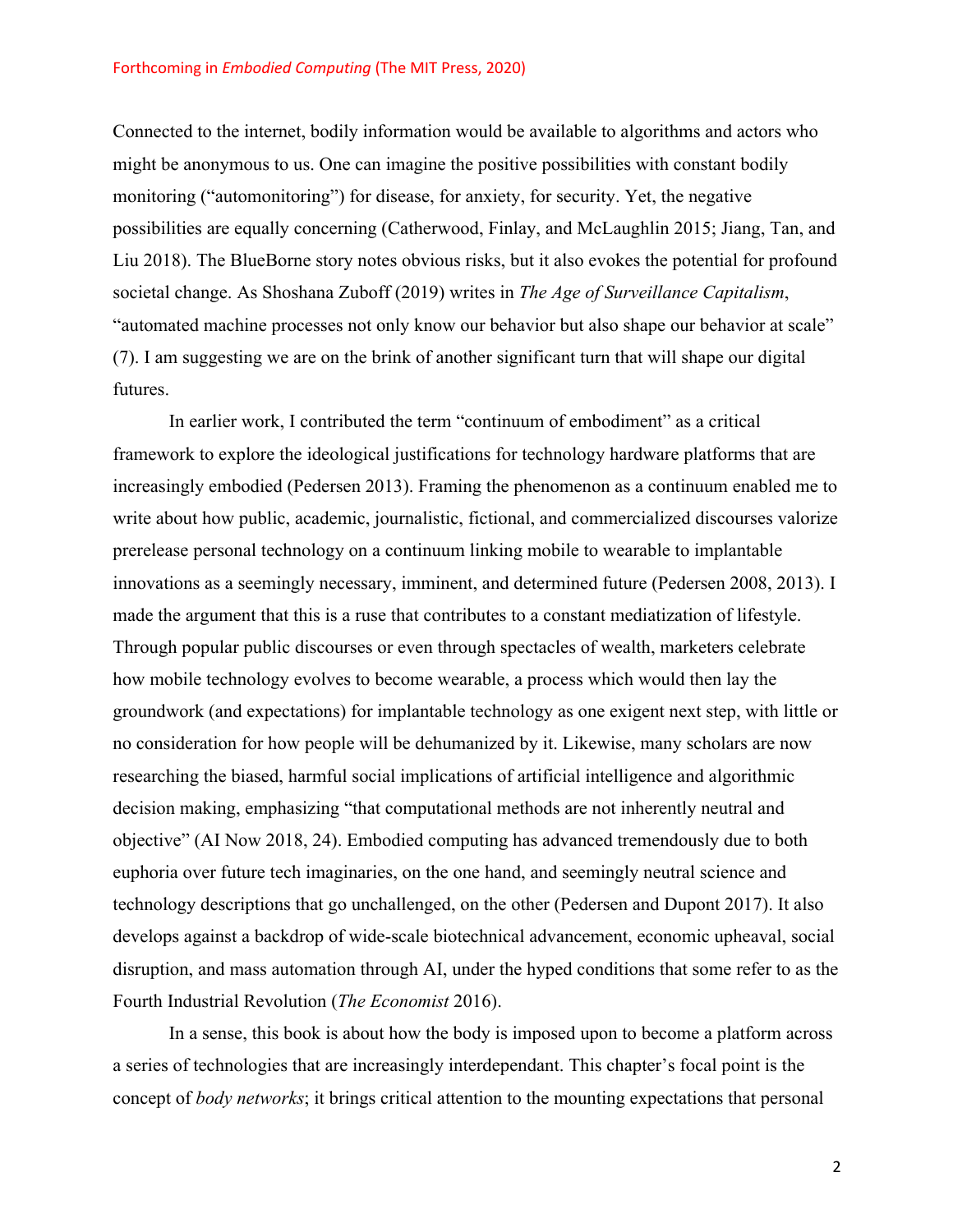computing is going to achieve much more direct, bodily integration with automated processes. I look at body networks as a prerelease, preadoption computing paradigm to ask questions about how they will impact us in reontologized future environments. Early standards are being agreed upon and conventionalized (again in neutral, objective terms), and social science and humanities critiques are not included in the dialogue, to our detriment.

### Critical Data Contexts

If topographical (*on* the body), visceral (*in* the body), and ambient (*around* the body) computing are to combine to function as an embodied ecosystem, body networks are the innovation that will bring about the change. Technologists are beginning to create systems to absorb bodily processes into more developed architectures that could eventually evolve to host mature platforms. The political economies of platforms have been exposed as sites for the purpose of driving profit for intermediaries at the expense of users and workers (Gillespie 2010; Gillespie 2018). The concept of platformatization is also relevant because it foregrounds the idea of programmability and the "material-technical perspective" that informs the business model behind platforms (Helmond 2015). I am concerned with how these networks will also make people's data vulnerable in myriad ways by treating the body as a platform and making bodily data further monetized. Following Fiore-Gartland and Neff (2016), I examine infrastructure-focused policy attempts to platformize the body "to examine the role that power plays in the discursive process of framing new technologies," including biosensing (101).

How will the platformized body create new sources of datafication? Mosco (2017) aptly calls the quantified self, the "commodified self" when talking about embedded body sensors on the rise in post-internet society (16). The related notion of "datafication" draws much attention from critical data studies circles (van Dijck 2014; Iliadis and Russo 2016; Lupton 2016; see Lupton's chapter in this collection). Hildebrandt (2014) defines "datafication" as "the process of translating the flux of life into discrete, machine-readable data points" (38). The "flux of life" imagery is apt for body networks that are designed for continuous or *flowing* data capture. If biosensors will be able to mine data from inside, they will further perpetuate how "the body functions dialectically as both a producer and recipient of data" (Smith 2016, 110). In this vein, Smith calls upon scholars to concentrate more work on what he terms the "embodiment–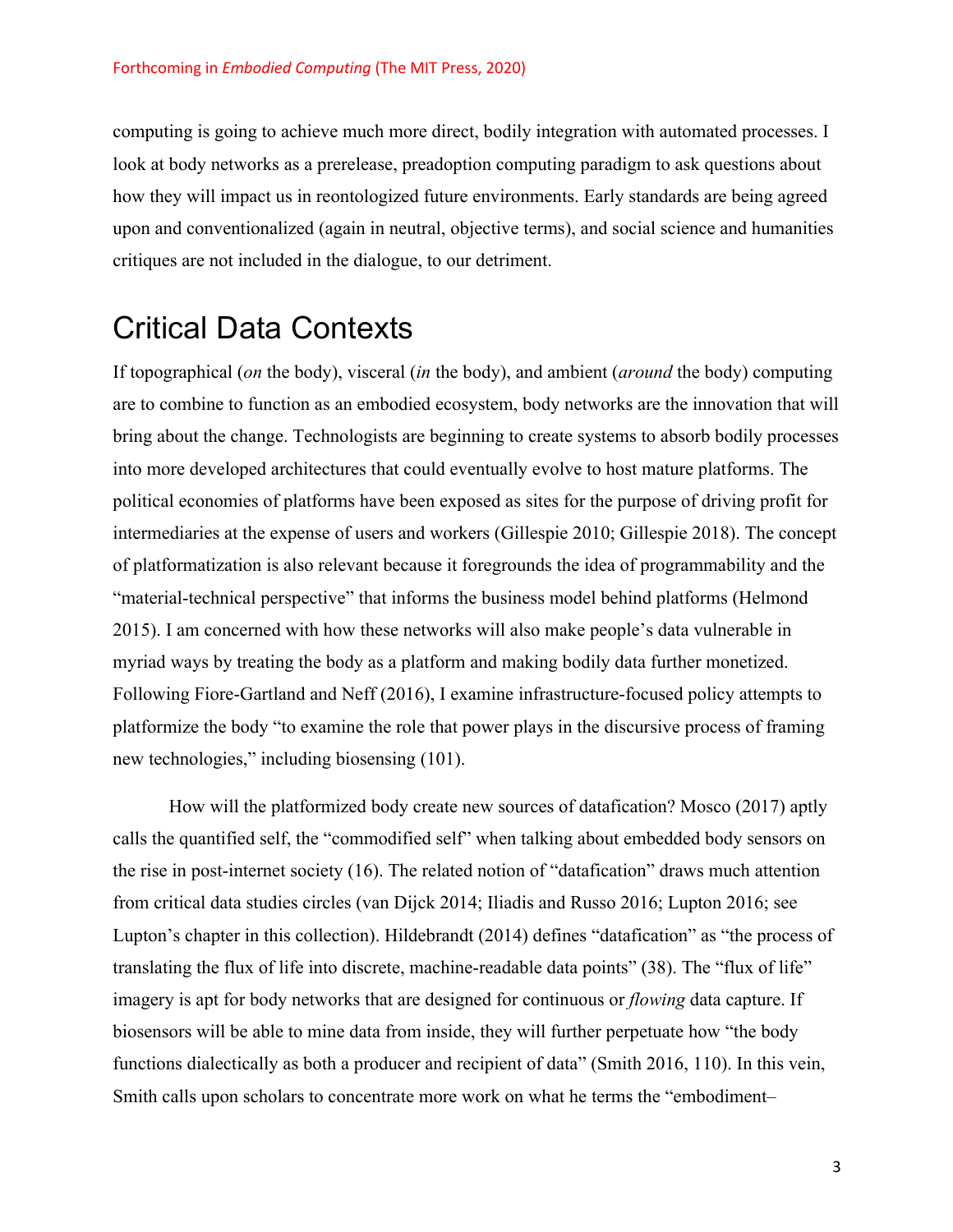datafication–affective nexus" (Smith 2016, 114). Likewise, Nafus (2016) calls for attention to where "social choices about biosensors are being made" (xii). The adoption of cloud applications for bodies, formalized as the idea of an Internet of People (IoP) or *human intranet*, is one such area of concern. As Moin et al. write, "A Human Intranet should seamlessly integrate an everincreasing number of sensors, actuation, computation, storage, communication, and energy nodes located on, in, or around the human body, and acting in symbiosis with the functions provided by the body itself" (2017). In this model, the body takes on the labor of sensing, computing, energizing, storing (data), transmitting, and hosting a network, with a seemingly infinite capacity for expansion. It connotes the "ever-increasing" instrumentalization of humans through bodily functions.

#### Human–Machine Relationships

In 1967, Marshall McLuhan made a provocative comment in a famous interview when he said, "technologies are highly identifiable objects made by our own bodies." His scholarship helped launch the rich heritage of writing that treats bodies as media. In 1997, Frank Biocca tellingly asked, "Are media progressively embodying the user?" (3). Lombard and Ditton (1997) wrote about how embodied technologies like virtual reality produce the feeling of nonmediated presence. They named that bodily feeling of simply *being there*, of feeling wholly present in virtual experiences (Lombard and Ditton 1997).

Embodiment, human–machine relationships and affective computing are broad areas that many have explored for a long time, contributing to a rich theoretical dialogue on interrelated topics (Picard 1997; Picard 2000; Hayles 1999; Hayles 2012; Hayles 2017; Clark and Chalmers 1998; Dourish 2001; Massumi 2002; Danesi 2008, Blackman 2012; Karppi 2018). Germane to this chapter are the concepts of *adoption* and *adaptation*. In a projected future, body networks will connect and report on such things as human thoughts, memories, and feelings, along with organ functionality, biochemistry, and brainwaves. Bodies will participate in cooperative relationships with other human and nonhuman actors and digital infrastructures. In simplified terms, these networks could make bodies adapt, respond, and communicate in combinations that are only now being discussed in the emerging field of human-machine communication (Guzman 2018). Body networks will hyperaccelerate embodied computing adoption, which in turn,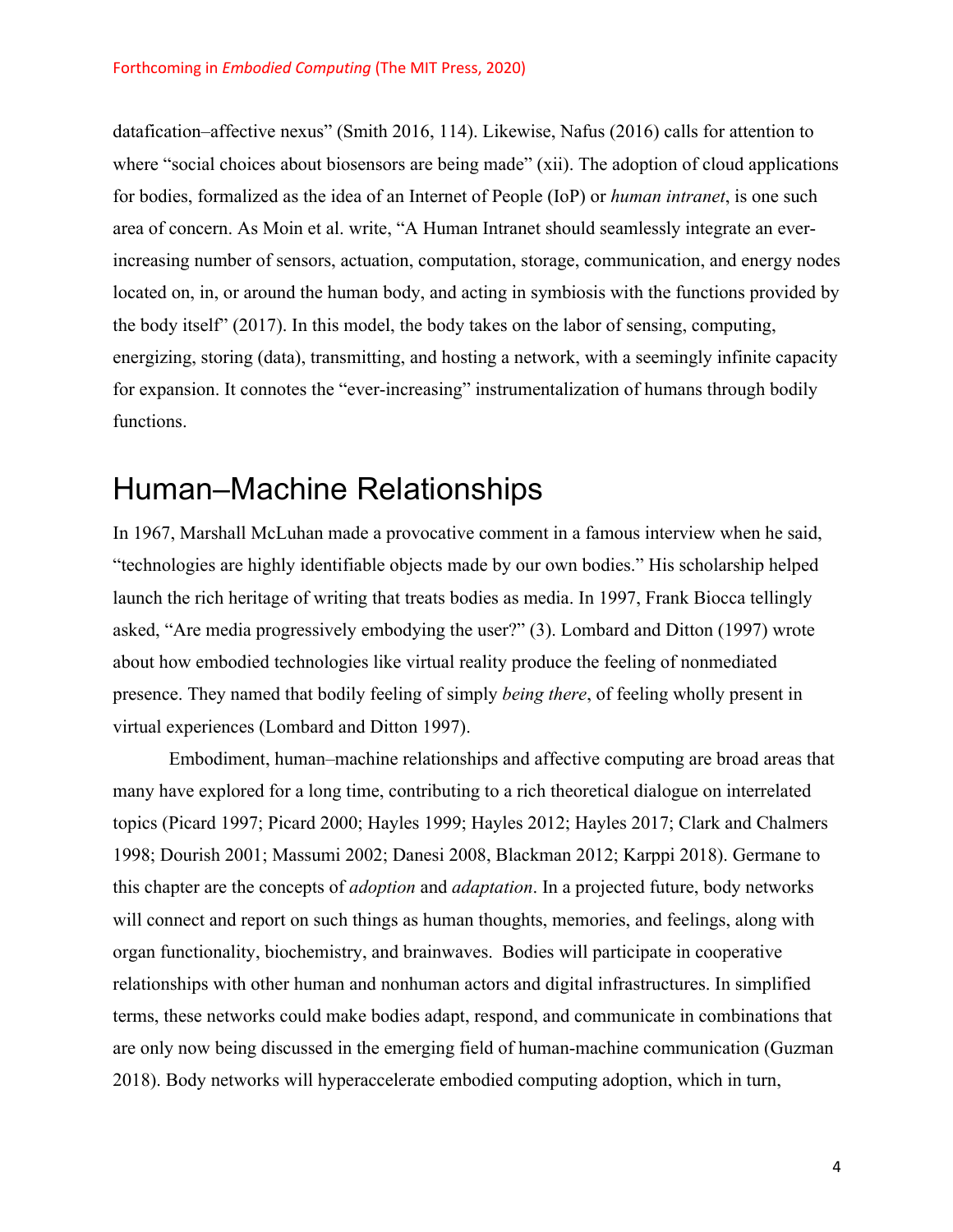instigates adaptation. Hayles (2012) posits that "contemporary technogenesis, like evolution in general, is not about progress . . . [it] is about adaptation, the fit between organisms and their environments, recognizing that both sides of the engagement (human and technologies) are undergoing coordinated transformations" (81). In later work, Hayles (2017) contributes a redefinition of human cognition and digital interaction into three layers, "consciousness and unconsciousness," "nonconscious cognition," and "material processes" (69–76). The notion of "cognitive assemblages" recognizes how complex systems between "human and nonhuman cognizers" enlist both material and decision-making forces (269). Likewise, writing about implantable brain chips, Fitz and Reiner claim, "we have entered a transitional era in which we are comingling our cognitive space with technology" (2016, S9). Describing a variation of ambient computing, they speculate over a future cultural trajectory whereby device "comingling" will define identity.

### Body Networks Defined

Wireless Body Area Networks (WBANs) or Body Area Networks (BANs) are networks of wireless sensors that can be sewn into clothing, placed directly on the skin, or implanted into the body. Human Body Communication (HBC) or intrabody communication uses the body itself as the channel, rather than air for transfer. Currently in the prototyping stages, body area networks will enable powerful convergences among technologies by providing a single unified solution for connectivity. They are meant to be safer (e.g., less radiation, lower power emission), faster (e.g., higher data rate with higher bandwidth), and much more data secure (Astrin, Li, and Kohno 2009). Wearable and implantable body networks would connect with each other for controlled data flows, able to translate life signs into data points. The demand for them is a response to calls from many sectors for more sophisticated and safer kinds of connectivity for personal data capture, essentially something better than Bluetooth.

An example of a body area network configuration for medical monitoring appears in Figure 2.1. The first layer depicts a human data provider with biosensors, topographical and visceral devices (e.g., EEG sensors). It also depicts a body network or BAN connecting all of the devices together. In theory, it could string together countless wearable and implantable sensors, some at the nanoscale. The second layer depicts handheld mobile devices for user manipulation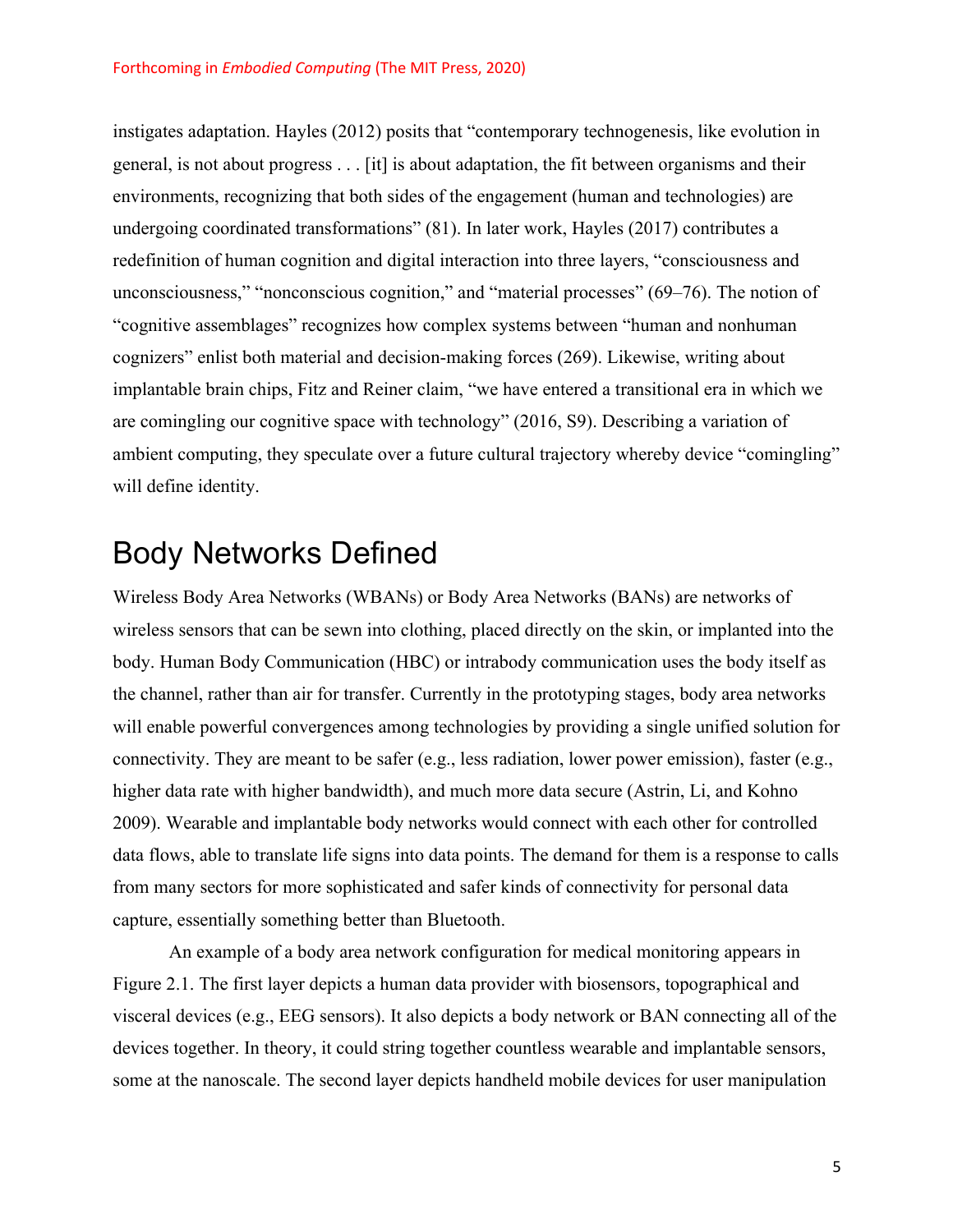or for transfer through a central processing unit to the third layer. In layer two, users might get a glimpse of their data, visualized for them through interfaces as it streams to the next layer. Layer three involves data analytics and "black box" data interpretation on external servers that filter, analyze, and make decisions based on data collected from the human subject. In the fourth layer, collected data are dispersed to multiple potential external actors that have remote access, including third-party platforms, in this case, health care providers. Information resides on a "medical information database" in this example, but it could go to government, corporate, academic, military, or numerous other types of data users.

#### Figure 2.1

One example of an architecture of an eHealthcare system using a BAN. (Ghamari et. al. 2016) Creative Commons Attribution (CC-BY) license (http://creativecommons.org/licenses/by/4.0/).

There are countless visual depictions of body networks like this one on the internet; images usually focus on a solo body providing data, decontextualized from any social situation. The datasphere imagined for them is usually tied to health, sports, or entertainment, where people will enjoy some kind improved experience due to heightened connectivity. Further, these design schemata represent neutral relationships among technologies, people, governments, and corporations, as if the body is part of the platform. They do not reveal or portray power relationships, for instance, or the kinds of social bias increasingly "baked" into AI (Layer 3) during *filtering, analyzing, and deciding* by machines. They do not account for the way platforms are "sociotechnical assemblages" often used for profit by stakeholders (Gillespie 2018, 19). Body network architectures incorporate human subjects and vitalized bodies as mechanisms in larger dataspheres.

#### **History**

In an ongoing body area networks case study, I collected more than 1,300 articles from the Association for Computing Machinery (ACM) digital library that reference "Body Area Networks" (dated 2001 to 2019). The earliest mention, from 2001, explains: "These networks are also called Body Area Networks or Personal Area Networks. Unlike the mobile technologies mentioned above, they are not based on a fixed network infrastructure (e.g., base stations). The possibility of building up such networks in a spontaneous and fast way gave them the name ad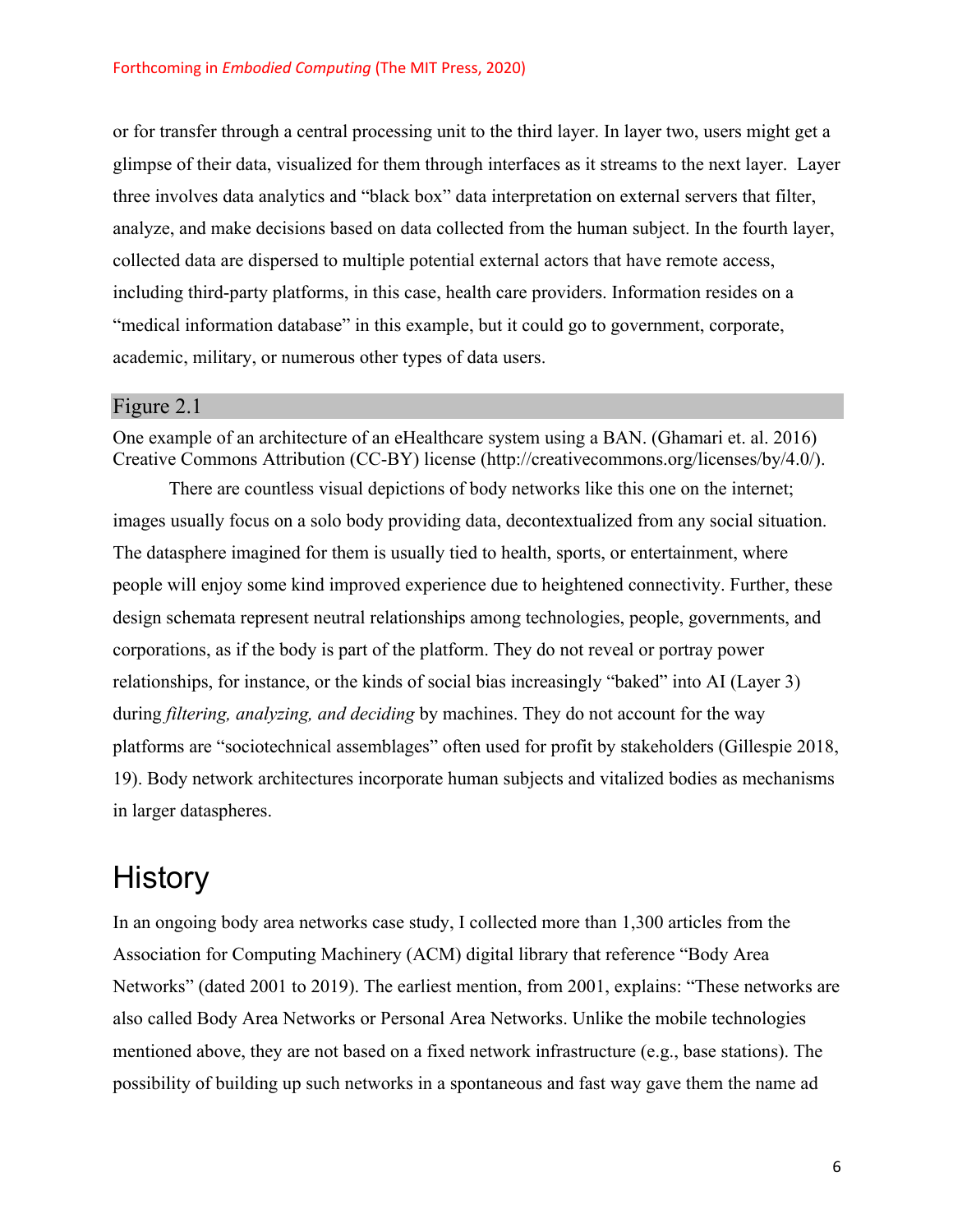hoc networks" (Eberspaecher, Bettstetter, and Vjogel 2001). Many of the current papers are from the annual International Conference on Body Area Networks ("BodyNets"), which self-describes its aim "to provide a world-leading and unique opportunity for bringing together researchers and practitioners from diverse disciplines to plan, analyze, design, build, deploy and experiment with/on Body Area Networks (BANs)." Academic papers usually emphasize urgent or legitimate needs—saving lives, curing illness, and securing information. However, ideas creep into design cycles that go unchallenged, without a contextualized vision for future outcomes in myriad social spheres. They take future technology convergence as a given to justify a current stage of development. One paper opens with this sentiment, "In recent years, the Internet of Things (IoT), cloud computing, and wireless body area networks (WBANs) have converged and become popular due to their potential to improve quality of life" (Ramu 2018). One might argue that they have *not* converged yet, but futuristic speculative events appear justified as a neutral given.

The wireless Bluetooth standard was invented in 1994 by Jaap Haartsen of Ericsson. Bluetooth advanced device connectivity dramatically; nearly all personal wireless devices today use Bluetooth (Ericsson 2012). However, Bluetooth has been deemed insufficient for the needs of body networks. The road to agreeing to any new international engineering standard is long. The governing organization is the Institute of Electrical and Electronics Engineers (IEEE). Its Internet networking standards committee, the "802," deliberates and eventually votes on the standards that govern protocols for networking of all kinds. The key focus for the 802.15.6 BAN standard is "for a short-range, low power, and highly reliable wireless communication for use in close proximity to, or inside, a human body" (Astrin, Li, and Kohno 2009). The BAN standard forms part of the Personal Area Network standards PAN IEEE 802.15, which defined the original Bluetooth. But the intent now is to create networks for controlled, safe data flows to and from the body. Another concern is device interoperability, with the goal to ensure that a wide range of devices can connect to each other. Because biometrics are now used for authentication, for example, in place of passwords, personal data conveyed over a body area network will need to incorporate much more robust encryption. 5G or *fifth generation* network technology promises much higher and more efficient capacities to send data; body networks will become intergrated in this global movement for 5G networks to advance ehealth, smart cars, and connected homes.

Arthur "Art" Astrin, one of the pioneering architects of Wi-Fi, led the IEEE 802.15.6 task group that finally approved the standard, which was published in 2013 after a five-year

7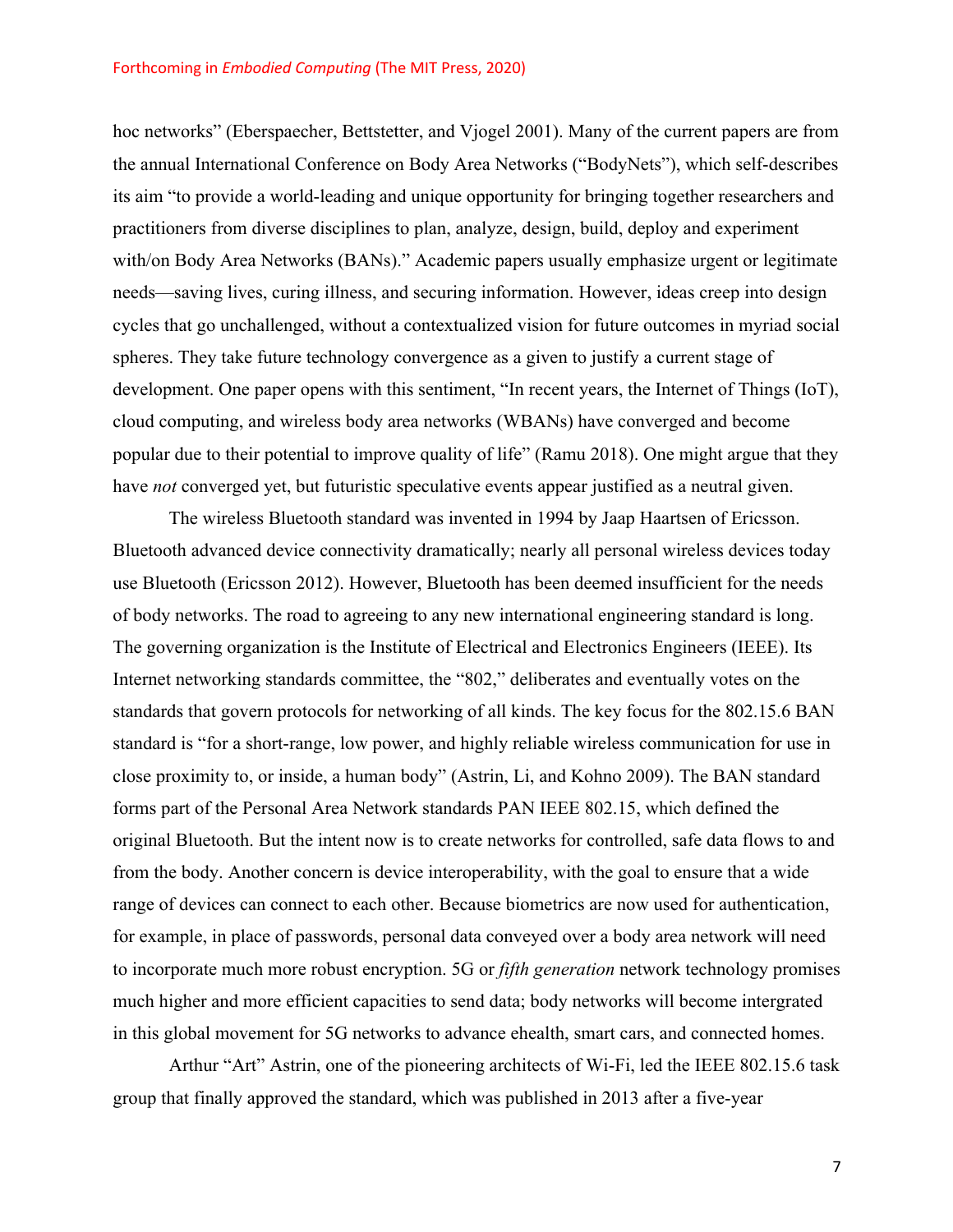consultation process (Redelf and Weber 2016). In many ways, this event serves as a benchmark historical moment; many corporate representatives were concerned with data vulnerability, but also clearly wanted to further intensify data mining using sensing devices. Interestingly, Astrin gained his expertise by working for Apple, IBM, Siemens, ROLM, Memorex, and Citicorp. He was a key figure in the global mobile turn; some even say Astrin "birthed Wi-Fi" (Redelf and Weber 2016).

In the year before his death, Astrin was interviewed by the *Computer History Museum* and he described the slow-moving process to pass the standard, discussing his personal goals for body networks (Redelf and Weber 2016). He served as the IEEE chair at the start and explained that he was influenced by Ray Kurzweil's 2006 *The Singularity Is Near*, which Astrin says predicted "little robots going around in the body" (Redelf and Weber 2016). Kurzweil's predictions fuel innovation in many sectors; they act as transhuman beacons that people race toward (Satell 2016). Astrin's role as standardizer brought an important ethos to the idea. Naming specific diseases that might be alleviated by these networks, Astrin's goal was to better the health and longevity of human subjects. However, he mentions the fact that large multinationals were also at the table with him, altering choices at the early stages for this standard. Tellingly, he points out that cyberthreats are a key concern—for example, that denial of service attacks could cause fatalities.

## The Lure of Body Area Networks

The discourse analysis and narratives surrounding Astrin's work led me to frame three conceptual themes for why body area networks are proposed as a desirable mediated future. These include approaching body area networks as technologies for seamless computing, the dominance of data profiles, and the ruse of human–cloud infrastructures.

#### Seamlessness

Seamless interaction has developed into a value-based governing logic. It reveals itself through calls to make computing "friendly" or unified with other tasks, but it also appears through transgressions, when computing is fractured. Nick Bilton of *Vanity Fair* writes about social media's fractured activities: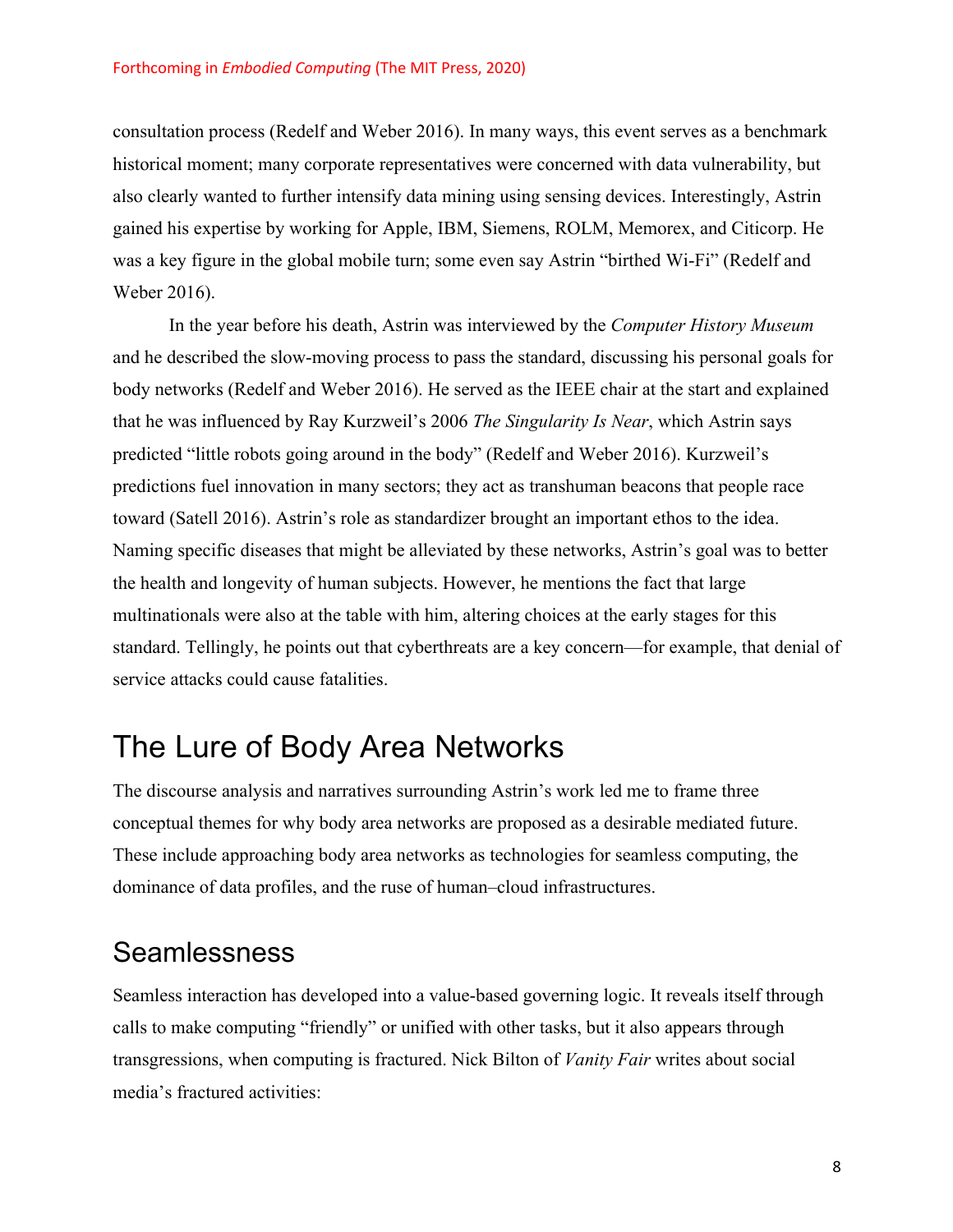One of the problems is that these platforms act, in many ways, like drugs. Facebook, and every other social-media outlet, knows that all too well. Your phone vibrates a dozen times an hour with alerts about likes and comments and retweets and faves. The combined effect is one of just trying to suck you back in, so their numbers look better for their next quarterly earnings report. . . . And then, there's the biggest reason why people are abandoning the platforms: the promise of connection has turned out to be a reality of division, (Bilton 2017)

Bilton discusses the trend of abandoning social media. He points to the physical disruption social media provoke, goading people to participate despite the fractured or impoverished experiences they cause. Through his distaste, he also simultaneously reveals value-based expectations for personal computing, that it should involve efficient, continuous interactions. Seamlessness is also used to promote much more invasive technologies. Mikael Wiberg discusses the idea of using the body as interface: "No longer are peripherals a necessity for interacting with computers when gestures, our bodies, our eyes, our skin, our position, or even our fingertips can do the job for us" (Wiberg 2013). The drive for seamless, constant connection makes the assumption that the body will be the interface.

Skin-based computing is one hyped future-proposed, sensing technology that works along these lines (Rogers, Someya, and Huang 2010; Dae-Hyeong et al. 2011; Ma 2011; Boyle 2011). *Digital skin* is also known as "epidermal electronics" (Dae-Hyeong et al. 2011), "electronic skin" (Ma 2011), "smart skin," or "digital tattoos" (Boyle 2011). It resembles the temporary stick-on tattoos that children adhere to their bodies. But they are ultrathin, flexible devices intended to sense brain, heart, and skeletal activity and that promise to revolutionize medical biofeedback. Described by one team as having "superior flexibility and a mobility," another team notes their "sensing skin" breakthrough as "[having] key characteristics of artificial skin designed to sense touch or temperature" (Marks 2013). Yet, using human skin as the site for a computer interface is still very much in development. Preceding the adoption of skin interfaces are wearables that are normalizing the idea.

One current wearable, Hexoskin, is described as "a smart device that connects to a compatible high-tech intelligent garment with integrated sensors that captures body metrics including heart rate, breathing rate, and acceleration" (AZoSensors 2019). The Hexoskin intelligent shirt uses "skin" metaphorically. These are wearable interfaces and hardware that aspire to be more like skin by design. They entail covering the torso or a significant portion of the body. They seek to mine the body through topographical contact. However, the idea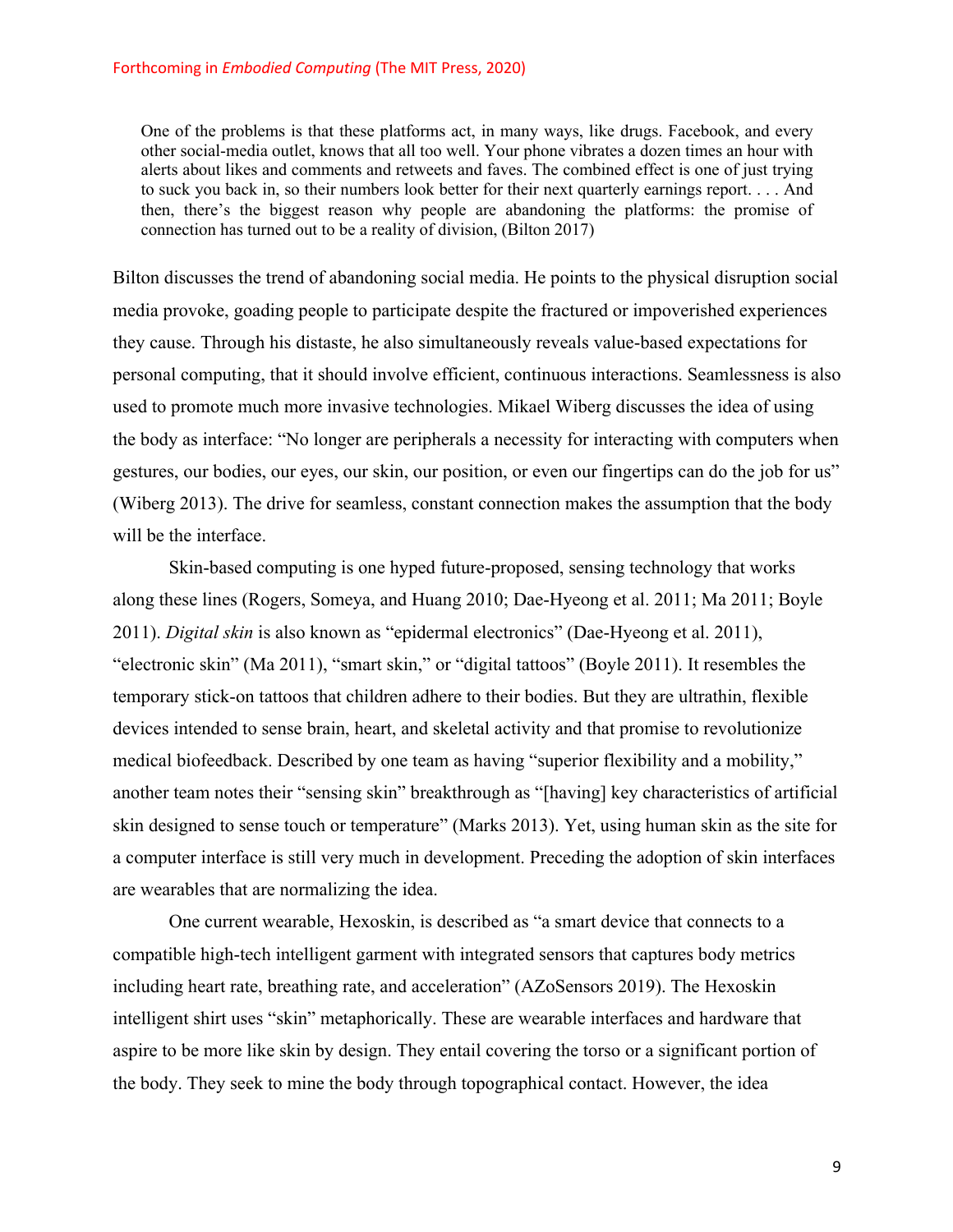sometimes fractures the promise of seamlessness. Many applications still require users to log on to web dashboards and work with their data (see Figure 2.2). The imagery of using "dashboards" for monitoring the body always strikes me as discordant; the user suddenly meets her own body the way a pilot meets a plane, a panel of instruments and controls in front of her to manipulate, making the body seem a disconnected vehicle.

With the coming era of body area networks, the proposition is to progress seamlessness one more step, whereby the body *is* the channel (Astrin, Li, and Kohno 2009). The idea is to make bodily monitoring (like that of skin tech) and data transfer more active and direct.

#### Figure 2.2

Screenshot of the Hexoskin online dashboard demonstrating sleep metrics, ©Isabel Pedersen Earlier in the chapter, I touched on emotion monitoring. Once a body network for Brain– Computer Interaction (BCI) can be established, interactivity will evolve in dramatic ways. Cognitive experiences will not only be used for digital telepathy (i.e., moving computer interfaces with the brain), they could be stored by third parties, or they could be used in predictive models to draw conclusions about thoughts and feelings (Nick, Berman, and Barnehama 2015). Smith (2016) expresses the risk of the body as "a walking sensor platform":

In a similar vein, but with different motivations in mind, Irma van der Ploeg points to how our implication in such processes of networked surveillance is initiating a new bodily ontology and politics, where bodies exist in a "symbiont" relationship with the digital data they produce. She notes how the notion of autonomy, of being able to freely decide an identity and trajectory, is increasingly contingent on the data profile one accrues and/or is assigned. (109)

Smith is not necessarily referring to cognitive sensors, but the premise applies. The concern is with data profiling and the kinds of surveillance that instigate a "symbiont' relationship with the digital data they produce" (109). In keeping with this view, I think that body networks have been proposed as constituting symbiosis, but they also run the risk of parasitism through bodily data profiling. Seamless interaction with cognitive processes, if networked, would risk parasitic relationships where humans (i.e., thoughts, ideas, memories, lies, etc.) are the source for data, rather than positioning humans as the benefactor of seamless services.

Writing about the technocultural adoption of Internet of Things, Nicholas Fitz and Peter Reiner also weigh in on the risk of achieving seamless interaction by assigning "intelligent objects" cognitive predictive tasks: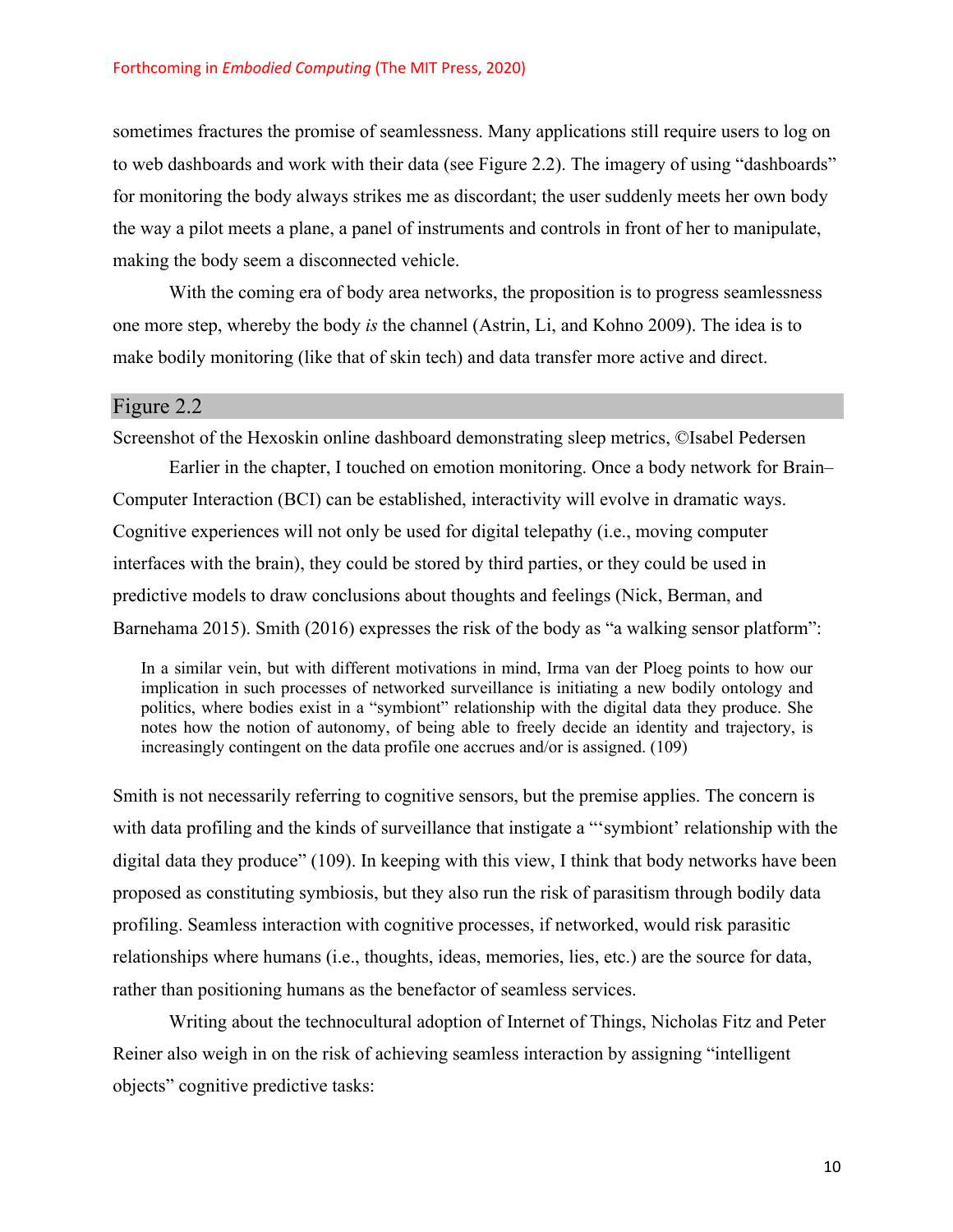As the Internet of Things gains momentum, we will find ourselves interacting with "intelligent" objects that predict our preferences and make decisions on our behalf. Ideally, delegation of these tasks to our devices would allow us to expend more energy pursuing challenging activities such as improving willpower and analytical thinking. . . . But that is not how the human–technology connection is playing out. Instead, the same devices that extend some cognitive abilities degrade others (Fitz and Reimer 2016, S9).

Using predictive analytics to delegate tasks to achieve a seamless lifestyle might end up degrading human capacities. We need to ask if automated and networked biosurveillance initiatives are instigating a new bodily politic that we did not expect.

Discussed earlier, remote patient monitoring for disease control is a concept under discussion as technologies are imagined, designed, and developed (Vegesna et al. 2017; Hernandez 2014; DeAngelis 2015). The belief is that emerging technologies, network culture, and human and nonhuman processes of datafication will revolutionize healthcare and everyday life by directly sensing the body's core through passive monitoring (Hernandez 2014). To meet such a speculative scenario, brain, heart, skin, skeletal, and other topographical and visceral sensors would need to track biometric data continuously through biomedical telemetry. The biosurveilled body would be datafied in numerous ways. Furthermore, connectivity would be of paramount concern because data would be sent to remote servers to be interpreted. Safer, more robust personal data infrastructures and body networks would be required to connect and transfer all the data. In this ambient and utopian scenario, algorithmic decisions would interpret "life signs" directly from inside the body. If one extrapolates from obvious and already proposed medical goals, then military, entertainment, and lifestyle will be inculcated with the same momentum for interconnectivity.

#### Bodywise, Data Profiles, and Surveillance

In this section, I point to another justification that is related to seamlessness, an ideology I call *bodywise*. Bodywise focuses on passive, continuous, tracking and quantifying of bodily functions, combined with the value system that assumes automated feedback is superior to human-interpreted information or human feelings. Bodywise is related to *dataism*, the belief in "objective quantification and potential tracking of all kinds of human behavior and sociality through online media technologies" (Van Djick 2014). However, bodywise takes the assumption a step further, whereby human intervention is seen as inept. Body networks are often justified as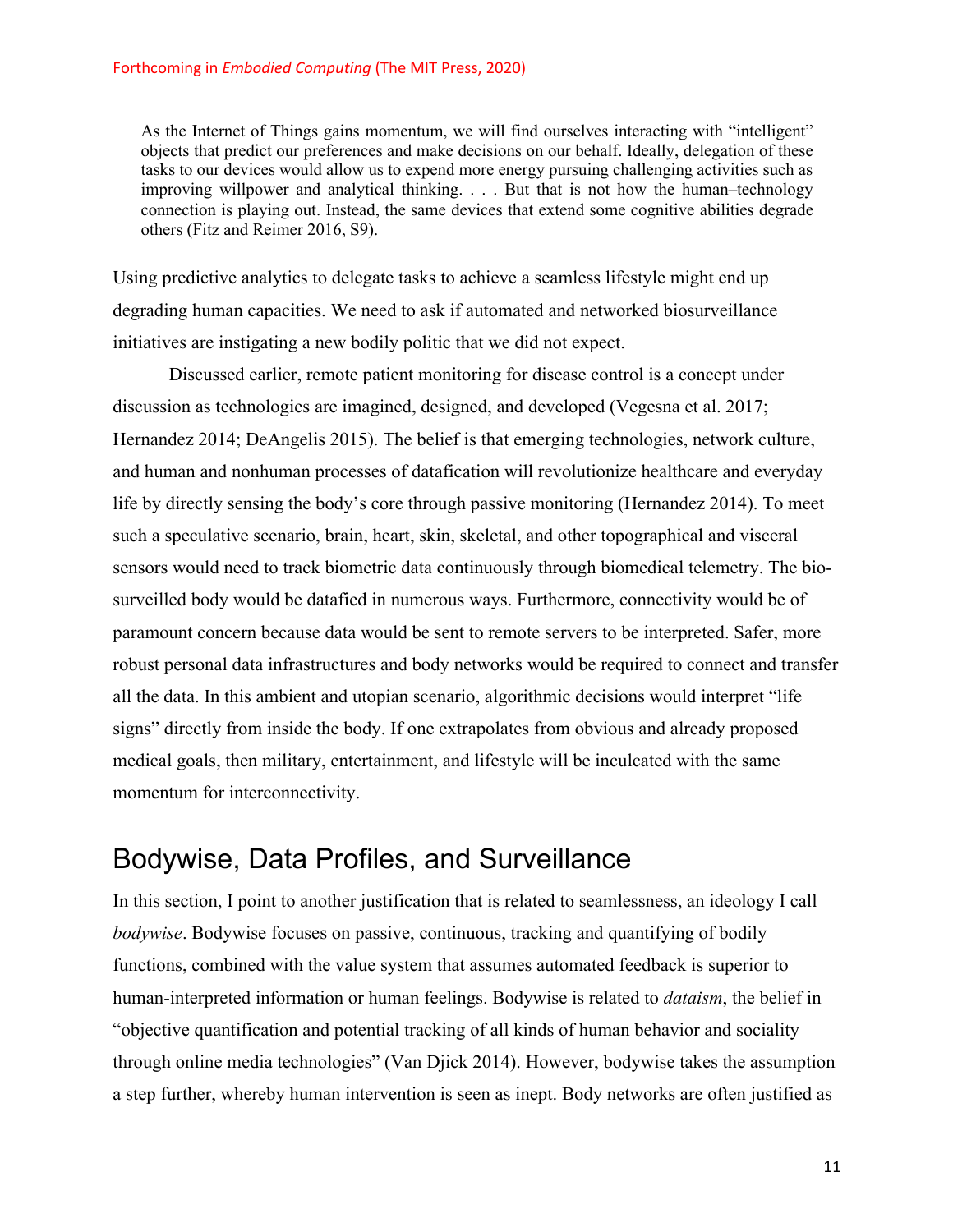a more sophisticated means to collect biofeedback:

As data sources of the BAN system, body sensors are used for collecting the vital signals of a user or patient. Based on these body signals, an accurate diagnosis can be obtained to give the patient correct and timely treatments. Traditionally, measurements via body sensors involve human intervention by medical staff. With the continuous advances in circuit design, signal processing, and Micro Electro-Mechanical Systems (MEMS), body sensory data can be collected in a noninvasive fashion. (Chen et al. 2011, 176)

In the proposed body network, human intervention is diminished as traditional in favor of a modern automated system. The rhetoric argues that directly collecting bodily data will be a better diagnosis paradigm. While monitoring patients with devices on the body has long been accepted as more illuminating, correct, and timely, this description mistrusts human doctors ("medical staff"). The patient is subordinate and objectified, while automated processes, coordinated by the BAN, have agency. Bodywise justifications maintain that body monitoring can and should be done by a network that yokes together a system of sensors, data to be transferred for analysis, and software for algorithmic decision making, rather than human medical professionals.

The more embodied technology becomes internalized, the more bodywise rhetoric will underpin justifications. For instance, ingestible technology is a new frontier under much development in the sphere of visceral computing, but one that is also meeting the public in popular science forums. The idea of swallowing a computer device (see Iliadis's chapter in this collection), allowing it to either act on or surveil the body from within, then to leave the body, is a tantalizing notion. The "chip in a pill," "digital drugs," or ingestible tech paradigm is unique because its effects are fleeting and invisible (Nikita 2014, 2). Ingestibles are often designed as antennas that require the omnidirectional ability to transmit signals as they float through the body (Kiourti and Nikita 2014, 210). They are intended to visualize, monitor, and diagnose internal processes such as blood pressure, PH balance, core body temperature (Nikita 2014), and ultimately report to an external receiver. One example is MicroCam, a tiny surveillance camera that uses "the body as a communication medium" (Nikita 2014, 18). In subtle bodywise terms, the intent is to constitute the body as data ready for transfer to external agents and corporate platforms.

Bodywise rhetoric also operates through the quantified self movement, which is proposed as a way to know the self by tracking one's own bodily processes, largely with personal wearable devices. However, others frame self-tracking in alternative terms: "A counter-argument to the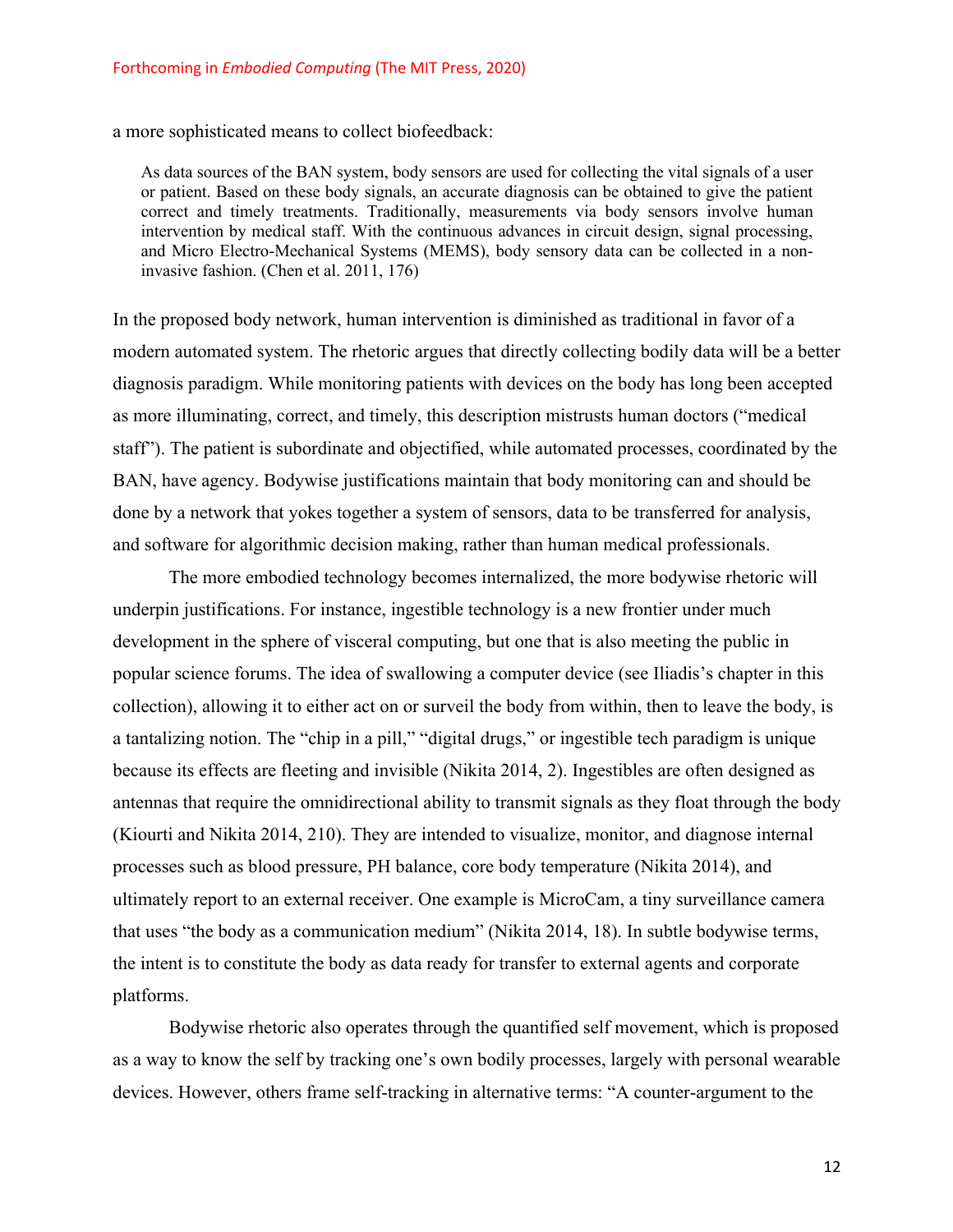empowering view of (self-)surveillance, however, is that emerging forms of self-tracking in. for example. mHealth or other measurement apps. in combination with participation as a design principle could be seen as a facade or illusion of self-control, where actually users are being tracked and traced in the background" (Galič, Timan, and Koops 2017, 30). Infiltrating our lives through myriad devices, data processes create a paradoxical relationship with the self. Like a one-way mirror, information exchange goes on without our ability to fully grasp, follow, or understand it, much less determine it. In cybercapitalism, algorithms make decisions for us, and computers filter what we read and what we buy (or consider buying), map our whereabouts, remember faces of people we know, and often inform our next move. For us, this leads to estrangement rather than cohesion because data processes are operating covertly. Paradoxically, quantified health/self applications report some information back to us with seemingly overt precision and clarity. In a sense, we are coming to terms with a new self—a datafied body—that negotiates itself differently with selective information.

I align the notion of bodywise with previous ideas concerning self-tracking. Paula Gardner and Barbara Jenkins note the reductionist nature of displayed biometric data when working with mobile devices (Gardner and Jenkins 2016). In a point made by Nora Young concerning the self-tracking movement, ambient awareness becomes an overt system of signs: "In our new digital lives, though, ambient awareness is achieved precisely by making explicit statements about how we are feeling and what we are doing. The digital realm required replacing that which is embodied and physical with that which is literal, specific, and disembodied" (Young 2012, 62). Things we used to simply feel or do are assigned meaning requiring us to *know* them, essentially disembodying them. Data produce a conflicting semiotic of selfawareness; signs are both covert and overt.

Smith (2016) proposes a useful vocabulary on data profiling involving surveillance, speaking of the "embodiment–surveillance nexus" and "the way in which the body functions dialectically as both a producer and recipient of data" in a form of "disembodied exhaust" and "embodied exhaustion" (110). By referring to data in this way, Smith pinpoints how our twinned roles as consumer and producer yoke the surveilled body into service. When advancing the notion of the embodiment–surveillance nexus, he also discusses sensor devices "in terms of their developing mass surveillance dragnets and a profusion of data flows" (115). Because body area networks are proposed so that sensory data can be collected automatically from internally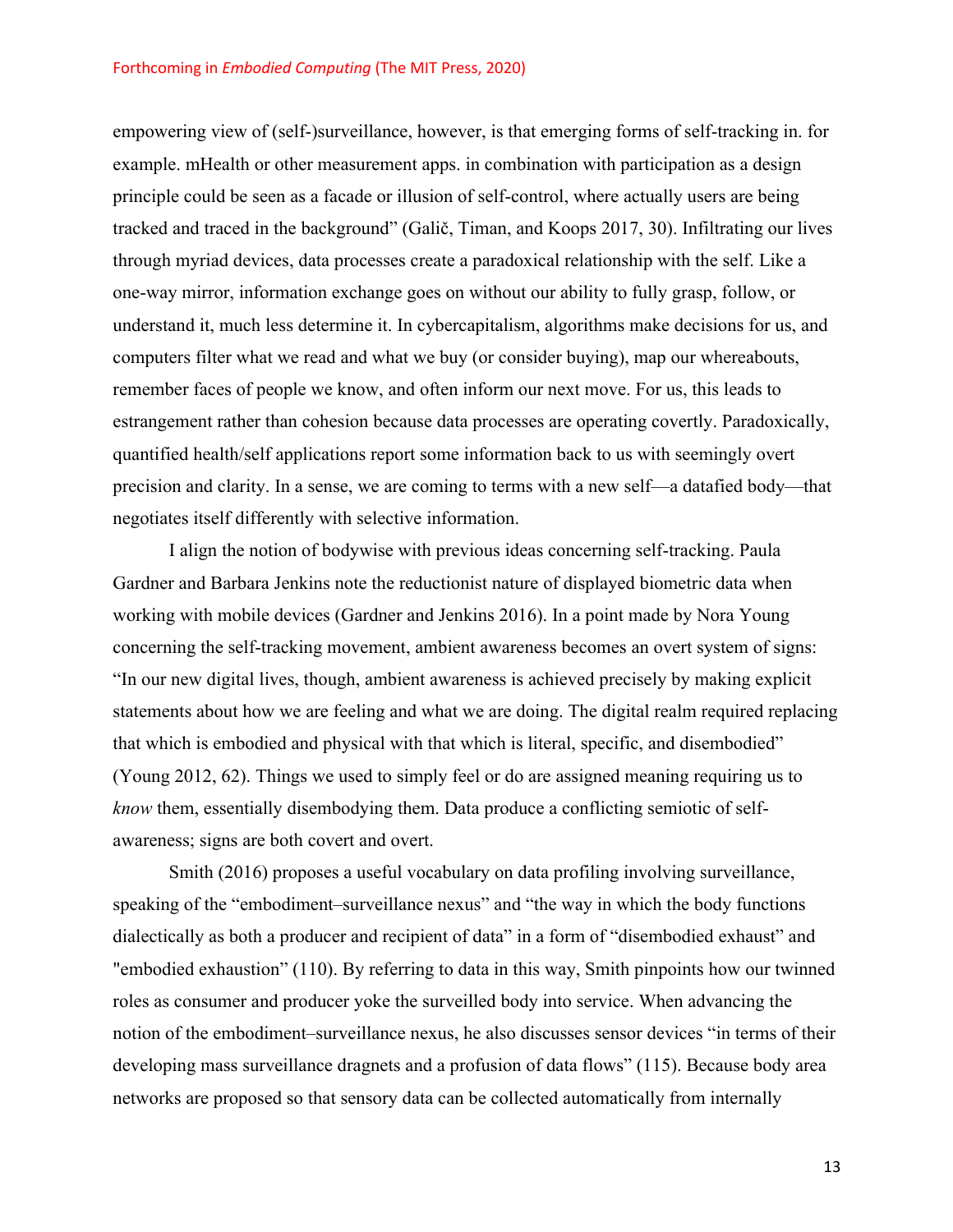implanted sensors, they will be a core conduit for further bodily surveillance. But unlike Smith, I do not see a "bordered" body anymore. When a person ingests the surveillance device into her organs, the border disappears.

The implications will range into how people constitute selves and identity. Gillespie (2014) writes of data algorithms in a manner relevant to embodiment: "A sociological analysis must not conceive of algorithms as abstract, technical achievements, but must unpack the warm human and institutional choices that lie behind these cold mechanisms" (169). Gillespie goes on to write of the dual relationship we have with data providers: "digital providers are not just providing information to users, they are also providing users to their algorithms. And algorithms are made and remade in every instance of their use because every click, every query, changes the tool incrementally" (173). Both quotes are key. With cognitive computing, every thought or feeling will also "change the tool incrementally." With cognitive analyses made possible with brain-computer interaction and algorithms being written to interpret emotional interactions, embodied data will amount to a storing of self that is far more intrusive than anything seen before. Data profiling of our digital selves will expand to include deciphering of emotions by digitizing affect (Montero and Suhonen 2014; Jaques, Chen, and Picard 2015; Pedersen and DuPont 2017). Emotional profiling could be reductive and lead to decisions made for us by autonomous machines through artificial intelligence (AI) protocols. In the next section, I examine the concept of the *personal cloud* more closely.

### Cloud Computing and Embodiment

Body area networks emerge amid a culture that generally accepts cloud computing as a given. Historically, the concept of a personal cloud can be traced to several sources. One emerged from an Apple spin-off company called General Magic in the early 1990s. *Wired* writer Stephen Levy quotes developers Bill Atkinson and Andy Hertzfeld on the cloud concept in 1994, when Personal Digital Assistants (PDA) were first spawned:

We have a dream of improving the lives of many millions of people by means of small, intimate life support systems that people carry with them everywhere. These systems will help people to organize their lives, to communicate with other people, and to access information of all kinds. They will be simple to use, and come in a wide range of models to fit every budget, need, and taste. They will change the way people live and communicate. (Levy 1994)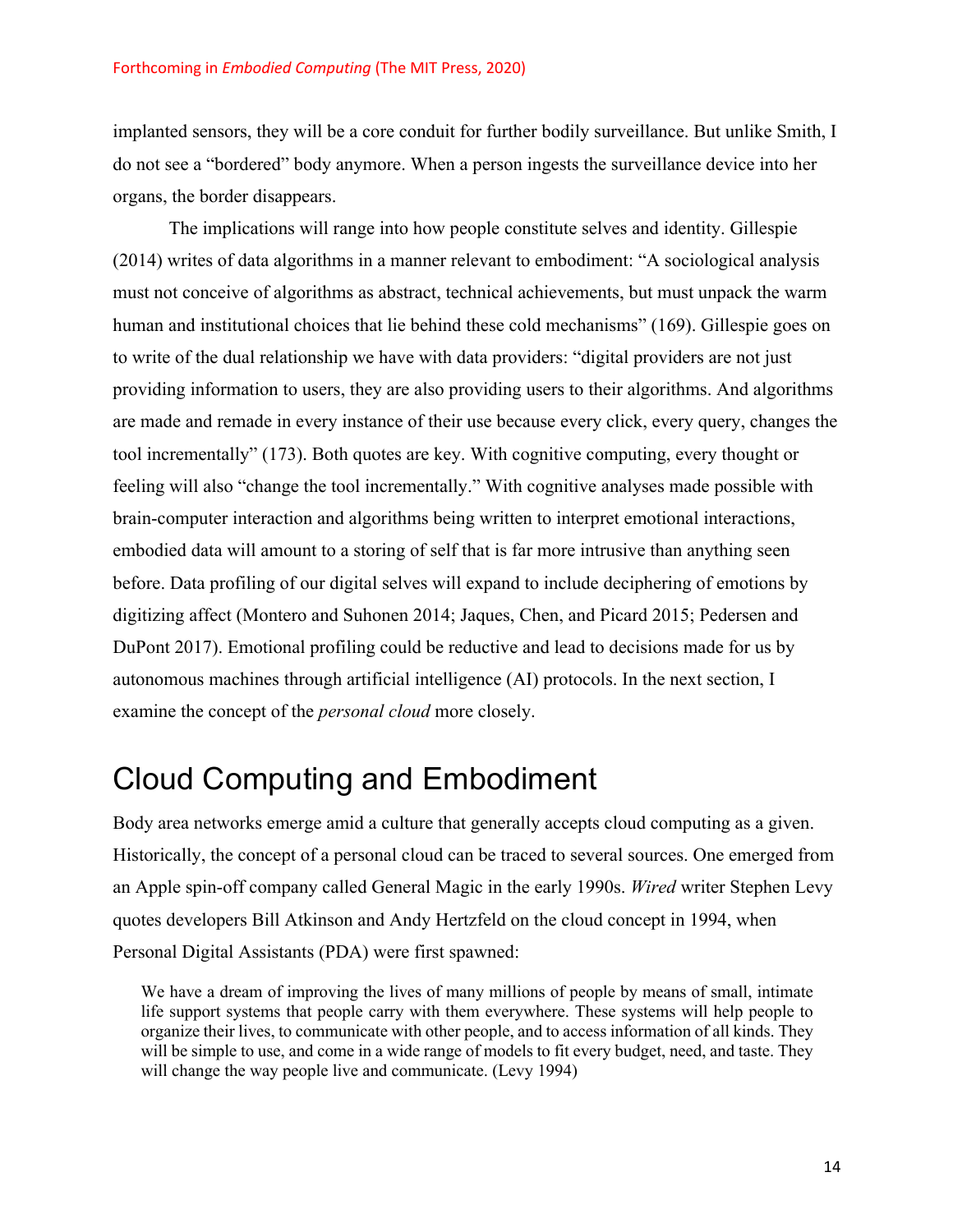The dream of carrying "small, intimate life support systems" was an early primary goal. The desire to inhabit one's own computing cloud, inspired the development of early personal digital assistants. The idea of "access[ing] information of all kinds" is pivotal as it worked against the idea that devices should be geared to single task spheres such as work, fitness, or entertainment. A conceptual life support system was to drive all needs. Over the twenty years that followed, cloud computing became popular.

In 2013, I went to a large Computer Human Interaction (SIG CHI) conference in Paris<sup>1</sup>. The trend at that time was the confident belief that cloud computing could be combined with wearable computer devices to create a set of networking cloud applications that would surround an individual and mine her data—a personal or human cloud. And the trend was celebrated as a perfect business opportunity, one that Big Data would bring when human activities, opinions, bodily sensations, and thoughts could be digitized, data mined, and aggregated in profound ways to create a focused, personal, profit-generating data cloud. Conversation could breeze over the technicalities, which reduced and obfuscated questions about the algorithms that would need to be deployed to create this augmentation.

For example, in 2013, Rackspace released *The Human Cloud.* One paragraph framed the larger goal:

With adoption becoming mainstream, wearable technology will form an integral part of the 'Internet of Things'—a growing network of devices—from wearable tech and smartphones to road traffic sensors—that connect to the internet to share data in real time. "The rich data created by wearable tech will drive the rise of the 'human cloud' of personal data," said Chris Brauer, codirector of CAST at Goldsmiths, University of London. "…with health insurance firms encouraging members to use wearable fitness devices to earn rewards for maintaining a healthier lifestyle. It is likely that the public sector will look to capitalise on the wearable technology trend with a view to boosting telehealth and smart city programs." (Rackspace 2013, 8)

This speculative model for a personal human cloud locates an imaginary subject as an ideal center, amid a network geared to surround her. Wearables, Internet of Things, and telehealth would eventually feed smart cities. Human wearers would be empowered to become healthy, but also goaded to work to create this cloud infrastructure, with a view to helping companies capitalize on it. Inculcated by institutions that would co-host it—"health insurance firms," "healthcare institutions," "third parties"—the human cloud would bind people to a transformed,

<sup>1</sup> https://chi2013.acm.org/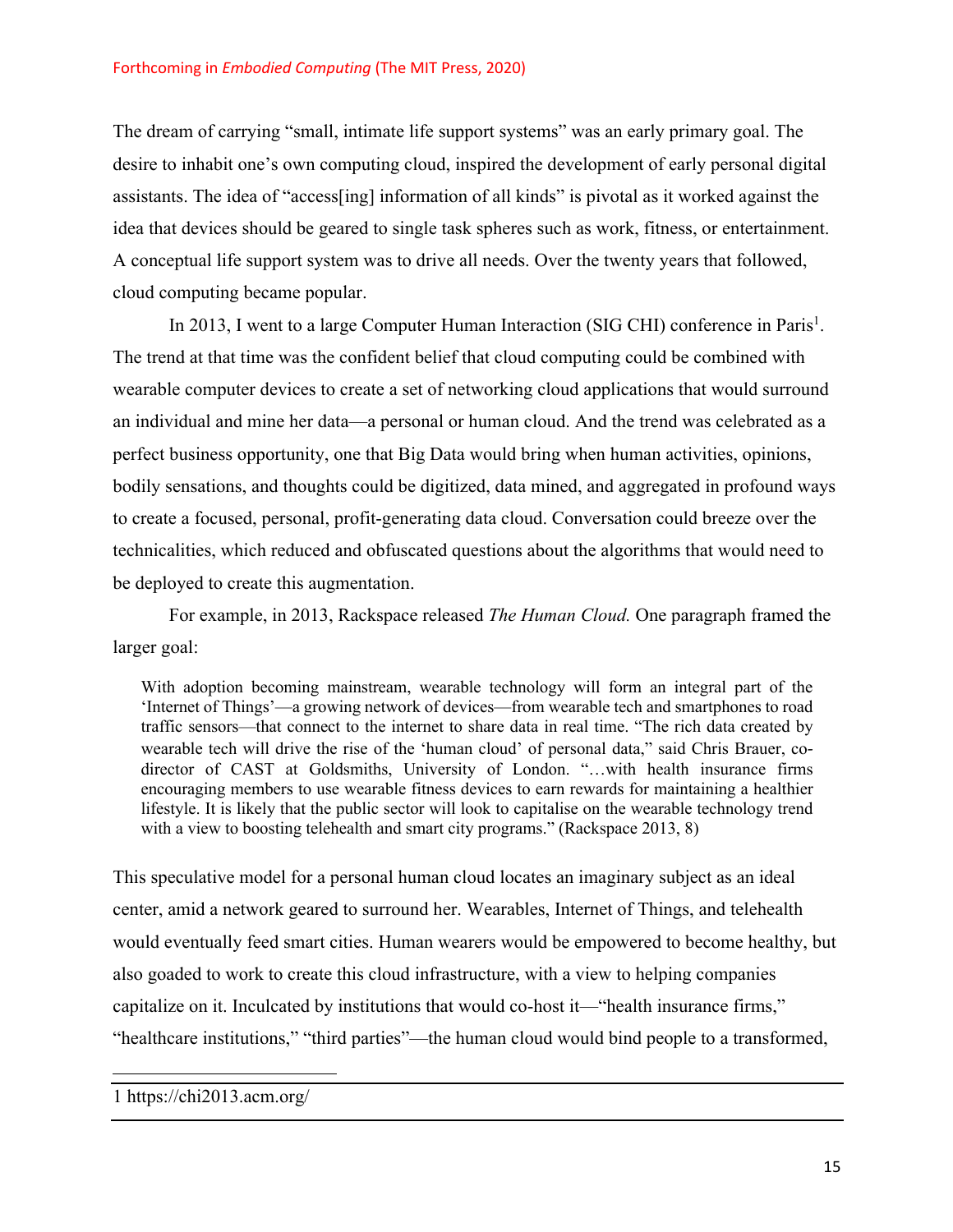utopian, commodity-driven, urban lifestyle.

A Wi-Fi network does not exist to funnel this kind of data from humans to third parties. Consequently, this passage serves marketing goals to help leverage innovation that marketers want (e.g., "a growing network of devices—from wearable tech and smartphones to road traffic sensors" (Rackspace 2013). Interestingly, even in 2013, researchers had begun to deal with the rise (and ruse) of cloud computing and its trajectories.

At the same Paris 2013 SIGCHI conference, Bruno Latour delivered the closing keynote lecture to an audience of three thousand. The room was filled with HCI designers, developers, and engineering professors—individuals employed in creating embodied computing, such as wearables, smartphone apps, and personalized cloud computing platforms. Despite his academic fame in social science disciplines, Latour is not recognized in computer science to any great degree. One of Latour's many books, *Science in Action: How to Follow Scientists and Engineers through Society* (1987) has more than 23,000 social science citations. Yet, the ACM digital library of the world's largest educational and scientific computing society, only cites him nineteen times in total. At this conference, his was the voice of an outsider bringing social theory to computer scientists to explain a "conundrum" (Latour 2013). Latour went on to discuss the "oligopticon," a reverse panopticon as a form of governance assembled by the microstructures of computer surveillance and individual bodies acting as relational networks. An oligopticon involves governance consisting "of a set of partial vantage points from fixed positions with limited view sheds" (Galič, Timan, and Koops 2017). Latour's speech, aimed at a technical audience (many working in cloud computing), sought to reveal a fallacy in the notion of personal cloud. A computing cloud is simply an ideology that operates to promote more data collection for profit-generating entities, "collecting devices" (Latour), socioeconomic practices, and networked surveillance infrastructure. When discussed as business speculation, the cloud concentrates on the number of units that will be sold or the money that will be made, without much consideration for social, political, and economic implications for everyday citizens. However, interpreted as speculation, personalized cloud applications stand to transform multiple spheres of life.

Increasingly, people are writing about digital citizenship in light of what Obar terms "the fallacy of data privacy self-management, or the misconception that digital citizens can be selfgoverning in a digital universe defined by Big Data" (2015, 2). He explains, "Even if we had the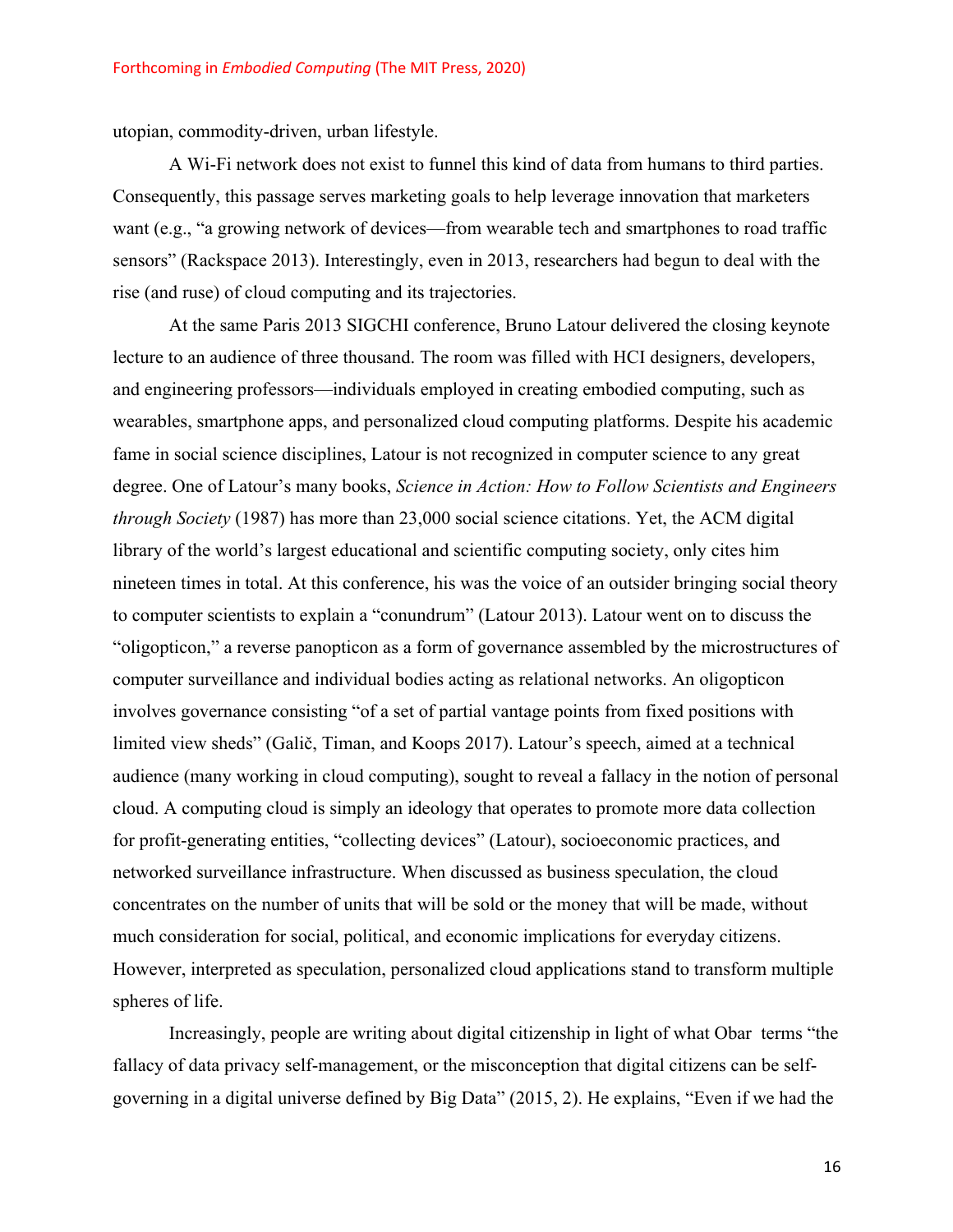faculties and the system for data privacy self-management, the digital citizen has little time for data governance" (13). If we consider body networks along these lines, concepts such as privacy, safety and data self-management change in fundamental ways, and we need to think about that at this stage, while we are standardizing technology. A body network that funnels personal data (cognitive and physiological) directly to data clouds needs considerable discussion. However, I point out that the desire to have "small, intimate life support systems that people carry with them everywhere" (Levy 1994) persists as such a captivating offer that it will likely overshadow people's hesitancy.

### **Conclusion**

This chapter asked will the body become a platform? I have explored body networks as a coming phenomenon promoted by technologists that needs critical attention at this stage. I have argued that they will be the glue to connect bodies and brains with the cloud through myriad embodied computing devices in the future. As society expects computing to be increasingly seamless, the idea of a networked body working autonomously through data assemblages seems less futuristic than before. A tandem concept is a value system that places more authenticity on machines reading and analyzing the body. Bodywise rhetoric serves as the rational underpinning for body area networks. Finally, the neo-liberal broad acceptance of cloud computing makes body networks seem inevitable, the continuum of embodiment will meet the lofty goals proposed decades ago.

One thing this chapter has not discussed to any great extent is the impact of big tech companies and the sway they hold over technology adoption and adaptation. A quick catalogue of key people makes the point. Brain implants have been glorified by Elon Musk (see Orth's chapter in this collection) through the announcement of his new company, Neuralink, "for the uploading and downloading of thoughts to a computer" (Johnson 2017). In a video introduction to his early phase research, Musk explains the implants he calls "neural threads" and emphasizes their tiny size (Musk 2019). The video discusses the wireless connectivity that will be required to run the implanted tech to send data to a wearable called "the link" to be controlled through an "iPhone App" (Musk 2019), a setup that is essentially a body network. The video justifies the implant through a doctor-thyself rhetoric by encouraging people to be self sufficient in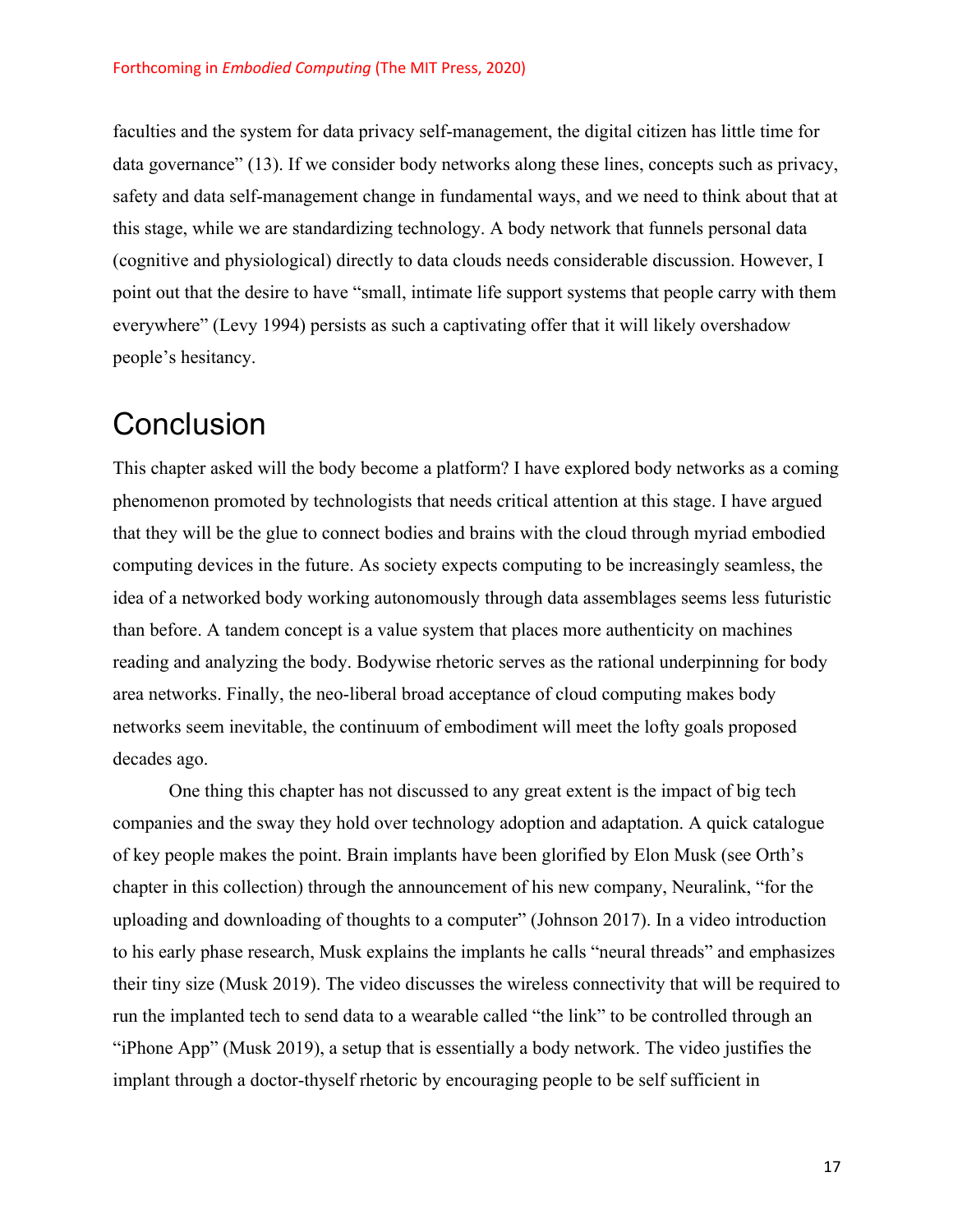configuring their own implants, rejecting "exotic programmers" in doctors' offices (Musk 2019). His other endeavor, the nonprofit OpenAI, originally claimed to be "building safe Artificial General Intelligence (AGI), and ensuring it leads to a good outcome for humans" (OpenAI 2017). OpenAI has transformed into a for-profit company run by Sam Altman with significant investment from Microsoft (Metz 2019). The frenzy around AI is rapidly changing expectations of what computers can and will do. Digital life can be stored, counted, curated, shared, reexperienced, and reimagined as data on AI-fueled platforms. Even earlier, Sergey Brin was the front man for the announcement of Google Glass in 2012, which launched the wearable turn. Apple's Tim Cook regularly hosts spectacles at his developers' conferences and makes announcements that Apple Watch will make life better (CNBC 2017). The spectacle of Silicon Valley wealth obfuscates, challenges, and makes an already hailed public assume a positive outcome long before the reality of a development is even possible to chart.

Another topic that plays a role is cultural impetus. The popularity and commercial successes of wireless communication have also evolved expectations about how people understand human communication and the sharing of personal experiences. Vincent Mosco places the onus of this kind of innovation on the commercialized cloud, writing that "mastery of the Cloud is one of the primary reasons why Amazon, Google, Microsoft, Apple, and Facebook are the most valuable companies in the world" (2017, 20). Wireless devices have become much less clunky. Big headphones are no longer plugged into giant cell phones to augment listening. Apple's iPod/iPhone ecosystem changed all that awkwardness over the past decade. Apple sets cultural expectations for how wearable tech ought to look and act through its leading minimalist design philosophy (Wissinger 2017, 2; see Wissinger's chapter in this collection). Yet, ten years earlier than the first iPod release, Steve Mann defined wearables in several criteria including that a wearable should be "unrestrictive to the user: ambulatory, mobile, roving, "you can do other things while using it," e.g., you can type while jogging, etc." (Mann 1998). We are only now beginning to understand unrestrictive as a value for wearable interactivity.

Popular press is glorifying automation, algorithmic decision making, and deep learning by machines, despite critical questions over the opacity and ambiguity that surround these processes (Wachter, Mittelstadt, and Floridi 2017). Dourish (2016) points out that the concept of an algorithm has come to stand for much broader social issues than the scope of the original definition, noting the conflation of "algorithm" with "digital automation." Any discussion of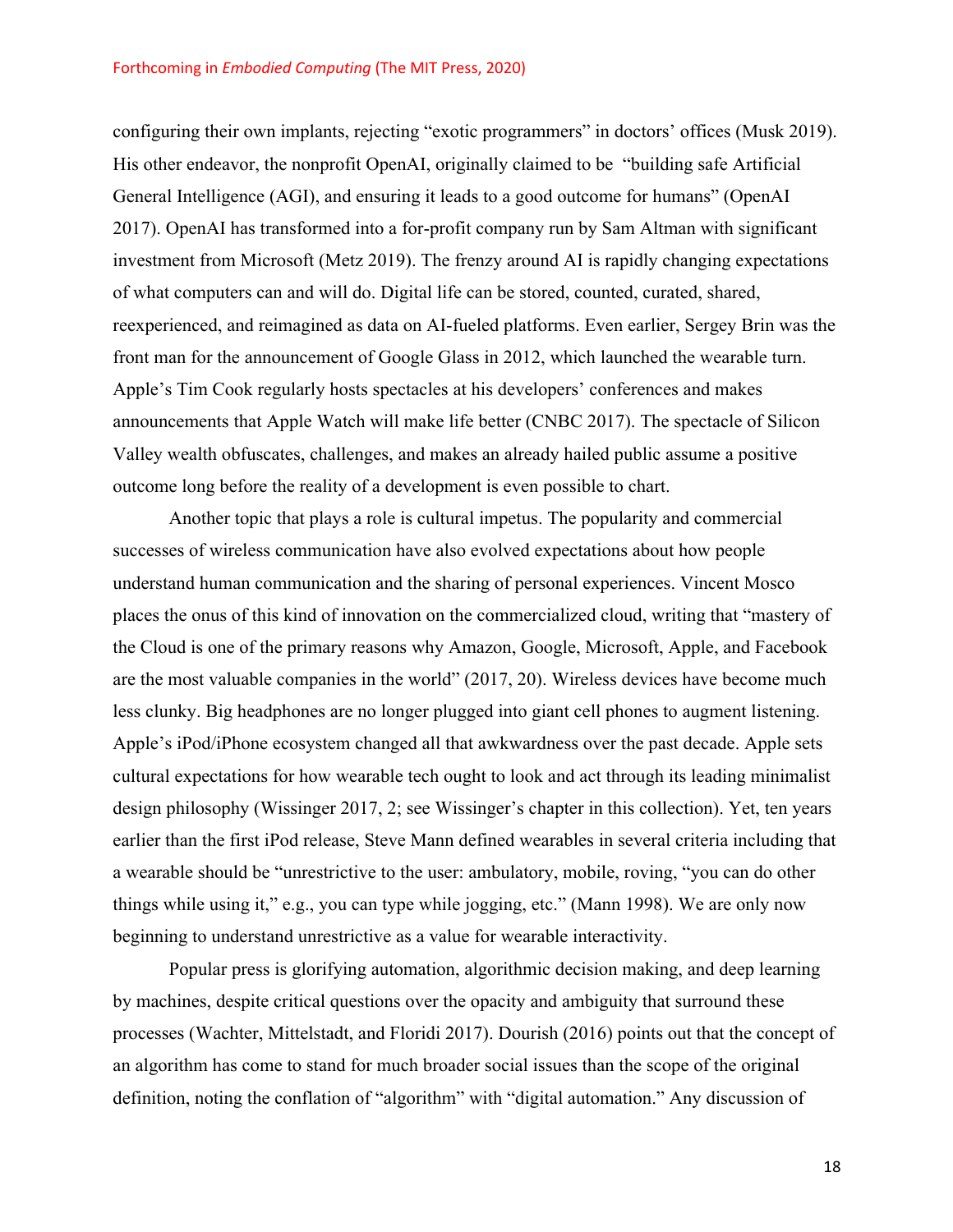network connectivity and future augmentation for humans is implicated in this rhetorical friction. Embodied computing is deeply contextualized in a moment absorbed in machine-centricity (e.g., machine automation, machine learning, AI decision making) that appears impervious to challenge. Another related, popular-culture factor is the collaboration between the militaryindustrial complex and American culture industries that glorify technology in films and videogames (Mirrlees 2016). Transhuman military ideologies promote fictional embodied computing devices across a wide range of film franchises, making them seem exciting and destined for real-world emergence.

Current hype touts a future that will transform the internet into an immersive landscape, a glossy new reality, where iPads will be chucked aside for full-body pointing, swiping, and scrolling of virtual components that will fill our physical spaces. Yet, the undercurrent is a place where we will passively offer data to invisible networks we host, where malicious actors threaten attacks, where our facial expressions, heartbeats, thoughts, feelings, memories, sensations, movements and ambitions will be exchanged across data spheres far beyond our total control.

#### Bibliography

AI Now Institute. 2018. *AI Now Report 2018*, December: 1-63.

Armis. 2017. Blueborne. Armis.com. https://www.armis.com/blueborne/#/general.

Astrin, Arthur, Huan-Bang Li, and Ryuji Kohno. 2009. Standardization for body area networks. *IEICE Transactions on Communications* Vol. E92-B (2): 366–372.

AZoSensors. 2019. Hexoskin. July 17.

https://www.azosensors.com/suppliers.aspx?SupplierID=3795.

- Bilton, Nick. 2017. The end of the social era can't come soon enough. *Vanity Fair*, Nov. 23. https://www.vanityfair.com/news/2017/11/the-end-of-the-social-era-twitter-facebooksnapchat
- Biocca, Frank. 1997. The Cyborg's Dilemma: Progressive Embodiment in Virtual Environments. *The Journal of Computer-Mediated Communication* 3(2): 1-11.
- Blackman, L. 2012. *Immaterial Bodies: Affect, Embodiment, Mediation*. London: Sage.

Boyle, R. 2011. "Epidermal electronics" paste peelable circuitry on your skin, just like a temporary tattoo. *Popular Science*,August 12. https://www.popsci.com/science/article/2011-08/epidermal-electronics-paste-peelable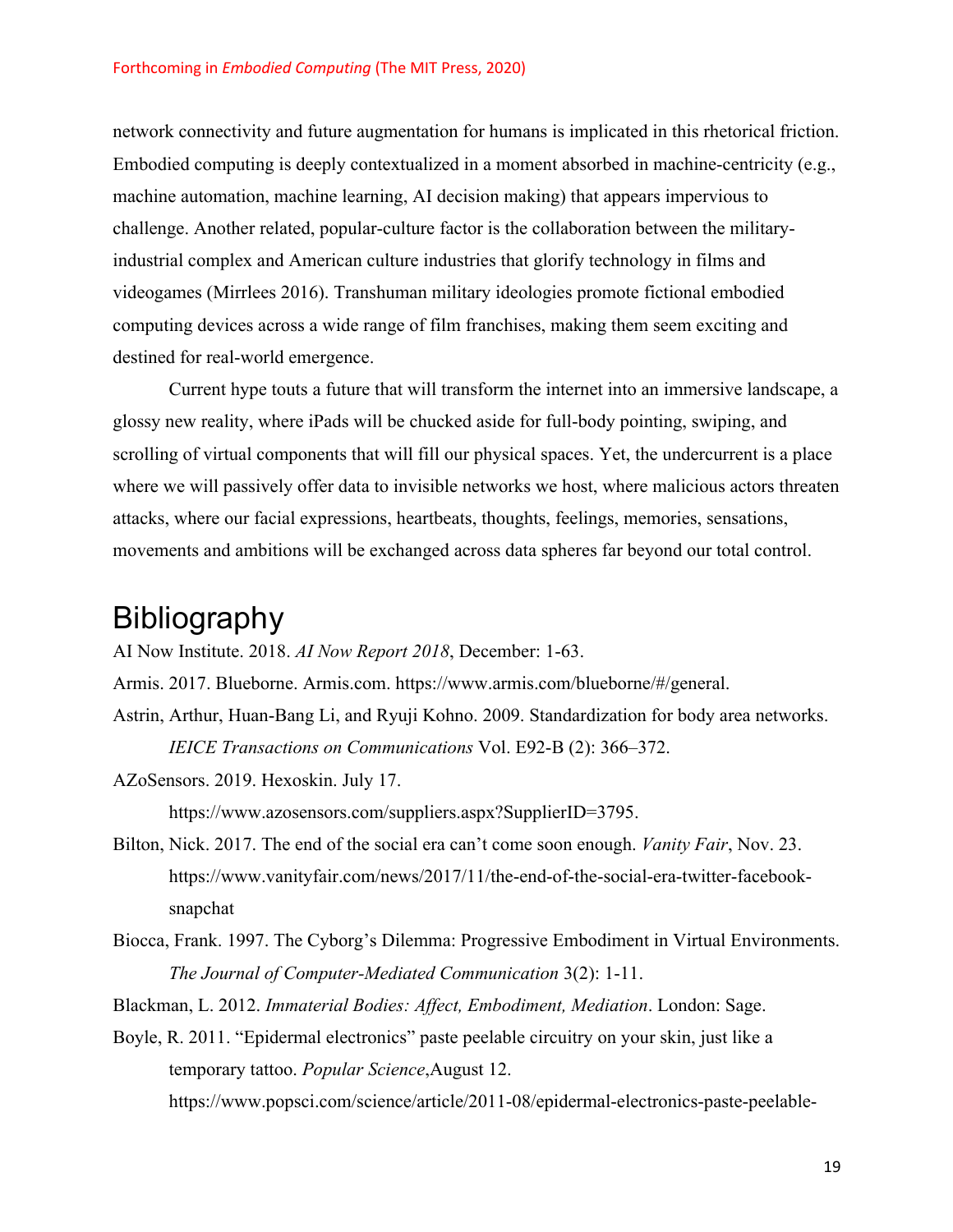circuitry-your-skin-just-temporary-tattoo/.

- Catherwood, P.A., D. D. Finlay, and J. A. D. McLaughlin. 2015. Subcutaneous body area networks: A SWOT analysis. *Proceedings of IEEE International Symposium on Technology in Society (ISTAS).* Dublin, 1-8
- Chen, Min, Sergio Gonzalez, Athanasios Vasilakos, Huasong Cao, and Victor C. Leung. 2011. Body area networks: A survey. *Mobile Networks and Applications* 16 (2): 171–193.

Clark, A., and D. Chalmers. 1998. The extended mind. *Analysis* 58 (1): 7–19.

- CNBC. 2017. Tim Cook: Apple Watch is now the number one watch in the world (video). CNBC, September 12. www.cnbc.com/video/2018/09/12/tim-cook-apple-watch-no-1-inthe-world.html.
- Dae-Hyeong, Kim, Nanshu Lu, Rui Ma, Yun-Soung Kim, Rak-Hwan Kim, Shuodao Wang, Jian Wu, Sang Min Won, Hu Tao, Ahmad Islam, Ki Jun Yu, Tae-il Kim, Raeed Chowdhury, Ming Ying, Lizhi Xu, Ming Li, Hyun-Joong Chung, Hohyun Keum, Martin McCormick, Ping Liu, Yong-Wei Zhang, Fiorenzo G. Omenetto, Yonggang Huang, Todd Coleman, and John A. Rogers,. 2011. Epidermal electronics. *Science* 333 (6044), 838–843.
- Danesi, Marcel. 2008. The medium is the sign: was McLuhan a semiotician? *MediaTropes* vol. 1: 113–126.
- DeAngelis, Stephen F. 2015. Patient monitoring, big data, and the future of healthcare. *Wired*, Aug. 6. www.wired.com/insights/2014/08/patient-monitoring-big-data-future-healthcare/.
- Dourish, P. 2001. *Where the Action Is: The Foundations of Embodied Interaction*. Cambridge, MA: MIT Press.
- ———. 2016. Algorithms and their others: Algorithmic culture in context. *Big Data & Society* 3 (2) (July–December): 1–11.
- Eberspaecher, Joerg, Christian Bettstetter, and Hans-Jhorg Vhogel. 2001. *GSM: Switching, Services and Protocols* (2nd ed.). New York: John Wiley & Sons, Inc.
- Ercisson. 2012. Bluetooth inventor nominated for top European honor. June 12. https://www.ericsson.com/en/news/2012/6/bluetooth-inventor-nominated-for-topeuropean-honor.
- Fiore-Gartland, Brittany and Gina Neff. 2016. Disruption and the political economy of biosensor data. In *Quantified: Biosensing Technologies in Everyday Life*, ed. Dawn Nafus. Cambridge, MA: The MIT Press, 101–122.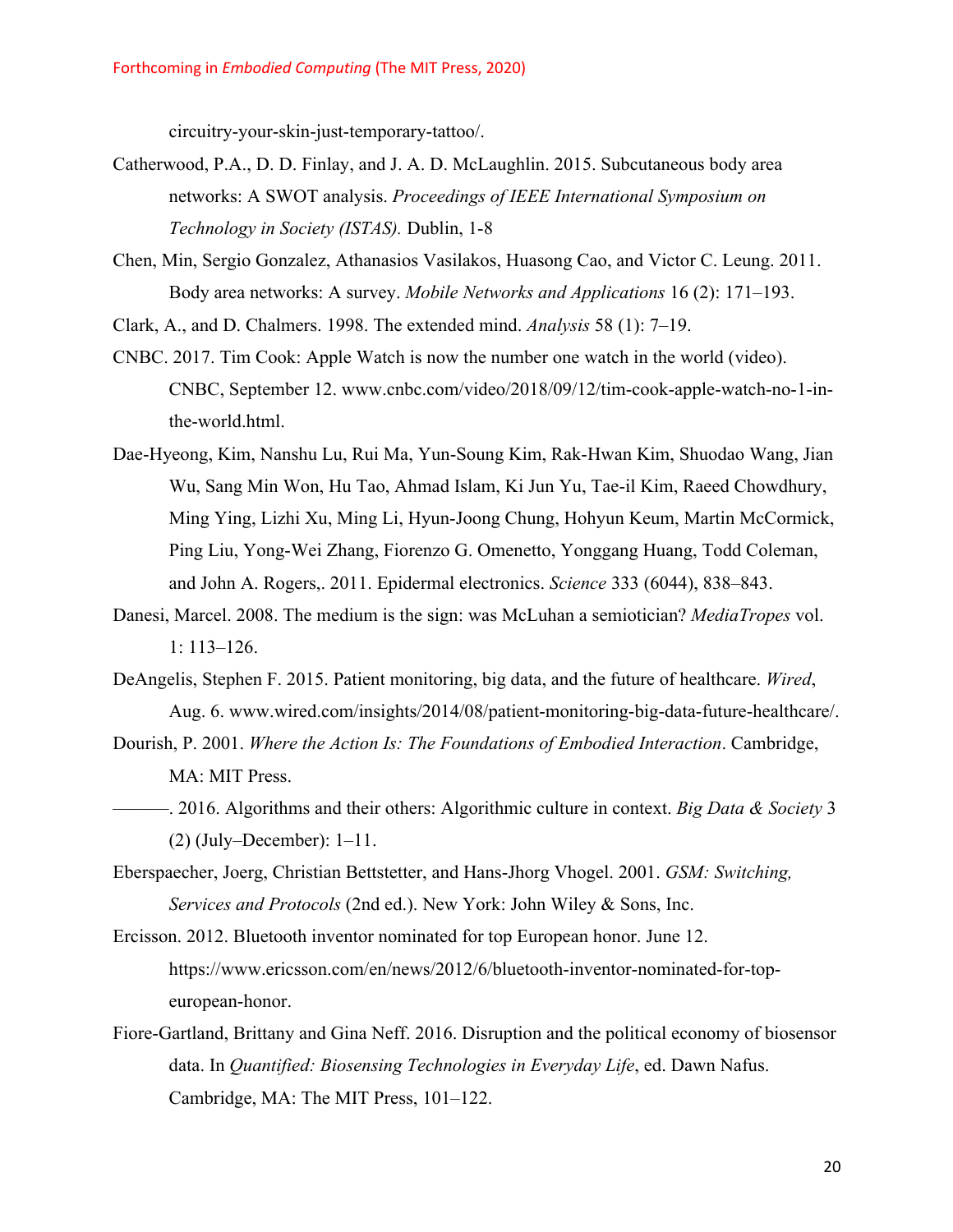- Fitz, N. S., and P. B. Reiner. 2016. Perspective: Time to expand the mind. *Nature* 531 (7592): S9.
- Galič, Maša, Tjerk Timan, and Bert-Jaap Koops. 2017. Bentham, Deleuze and beyond: An overview of surveillance theories from the panopticon to participation. *Philosophy & Technology* 30 (1): 9–37.
- Gardner, Paula, and Barbara Jenkins. 2016. Bodily Intra-actions with Biometric Devices. *Body & Society*, 22. (1)(March): 3–30.
- Ghamari, Mohammad, Balazs Janko, S. R. Sherratt, William Harwin, Robert Piechockic, and Cinna Soltanpur. 2016. A survey on wireless body area networks for eHealthcare systems in residential environments*. Sensors* 16 (6): 831.
- Gillespie, Tarleton. 2010. The politics of 'platforms.' *New Media and Society*. 12 (3): 347–364.
- ———. 2014. The relevance of algorithms. In *Media Technologies*, ed. Tarleton Gillespie, Pablo Boczkowski, and Kirsten Foot. Cambridge, MA: MIT Press, 167–194.
- ———. 2018. *Custodians of the Internet: Platforms, Content Moderation, and the Hidden Decisions that Shape Social Media*. New Haven, CT: Yale Press.
- Guzman, Andrea. 2018. Introduction: "What is human-machine communication, anyway?" In *Human-Machine Communication: Rethinking Communication, Technology, and Ourselves,* ed, A. Guzman*.* New York: Peter Lang.
- Hayles, N. Katherine. 1999. *How We Became Posthuman: Virtual Bodies in Cybernetics, Literature, and Informatics*. Chicago: University of Chicago Press.
- ———. 2012. *How We Think: Digital Media and Contemporary Technogenesis*. Chicago: University of Chicago.
- ———. 2017. *Unthought: The Power of the Cognitive Nonconscious*. Chicago: University of Chicago Press.
- Helmond, Anne. 2015. The Platformization of the Web: Making Web Data Platform Ready. *Social Media + Society* 1 (2): 1–11.

https://journals.sagepub.com/doi/full/10.1177/2056305115603080

Hernandez, Daniella. 2014. Big data healthcare: The pros and cons of remote patient monitoring. *MedCityNews*, March 10. https://medcitynews.com/2014/03/big-data-healthcare-proscons-remote-patient-monitoring/.

Hildebrant, Mireille. 2014. Location data, purpose binding, and contextual integrity. In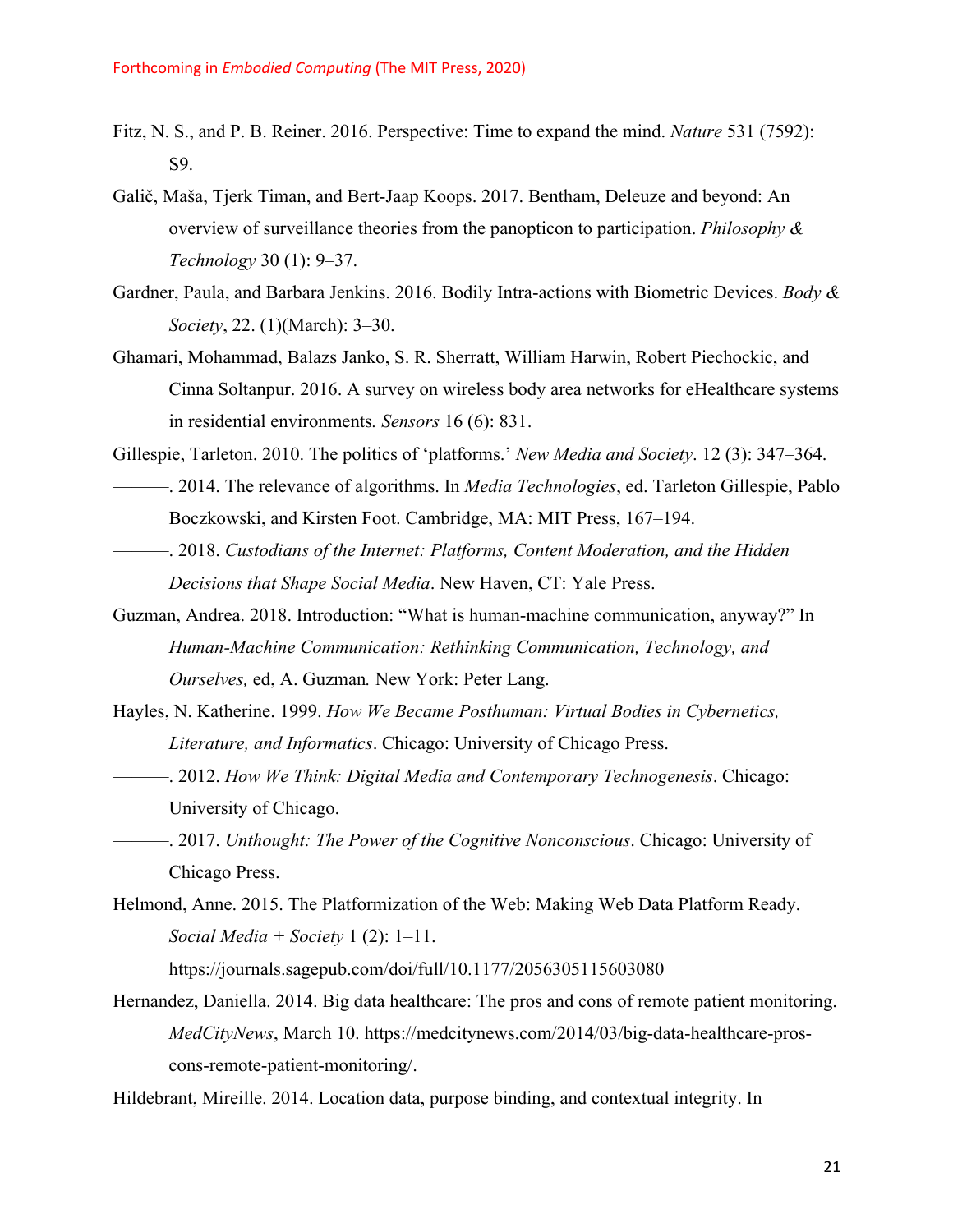*Protection of Information and the Right to Privacy—A New Equilibrium?*, ed. Luciano Floridi. New York: Springer.

- Iliadis, Andrew, and Federica Russo. 2016. Critical data studies: and introduction. *Big Data & Society* 3 (2): 1–7.
- Jaques, Natasha, Weixuan Chen, and Rosalind W. Picard. 2015. SmileTracker: Automatically and unobtrusively recording smiles and their context. In *Proceedings of the 33rd Annual ACM Conference Extended Abstracts on Human Factors in Computing Systems* New York: .ACM: 1953-1958.
- Jiang, Wenbin, Jin Tan, and William Liu. 2018. An internal node reprogrammable security scheme based on IEEE 802.15.6 in wireless body area networks. In *Proceedings of the 2nd International Conference on Telecommunications and Communication Engineering* New YorK: ACM: 285–289.
- Johnson, Madeleine. 2017. What is Neuralink, Elon Musk's brand new company? Nasdaq.com, March 28. http://www.nasdaq.com/article/what-is-neuralink-elon-musks-brand-newcompany-cm766902.
- Karppi, Tero. 2018. *Disconnect: Facebook's Affective Bonds*. Minneapolis: U of Minnesota Press.
- Kiourti, Asimina, and Konstantina S. Nikita. 2014. Antennas and Rf communication. In *Handbook of Biomedical Telemetry*, ed. Konstantina Nikita, 209–251. Piscataway: IEEE Press.
- Latour, Bruno. 2013. *CHI 2013 Closing plenary: From aggregation to navigation* https://www.youtube.com/watch?v=VDr2qBVIQjI
- Levy, Steven. 1994. Bill and Andy's Excellent Adventure II. *Wired*, April. https://www.ozy.com/flashback/the-magical-apple-spinoff-that-almost-invented-theiphone-in-1993/40708
- Lombard, Matthew and Theresa Ditton. 1997. At the heart of it all: The concept of presence. *Journal of Computer-Mediated Communication* 3(2). https://onlinelibrary.wiley.com/doi/full/10.1111/j.1083-6101.1997.tb00072.x.
- Lupton, Deborah. 2016. The diverse domains of quantified selves: self-tracking modes and dataveillance. *Economy and Society* 45 (1):101–122.
- Ma, Zhenqiang. 2011. An electronic second skin. *Science* 333 (6044): 830–831.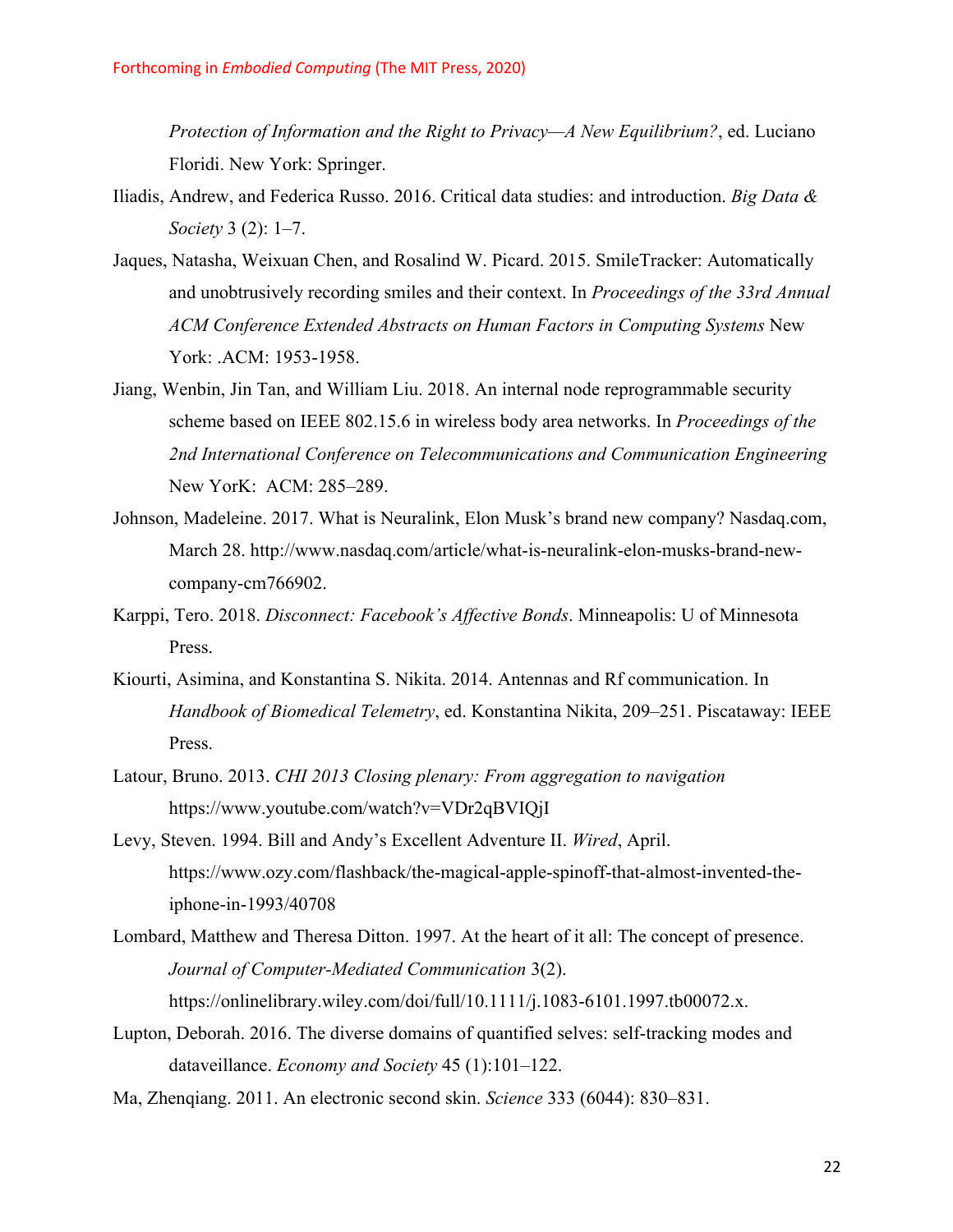- Mann, Steve. 1998. Wearable computing as means for personal empowerment. May. Keynote address presented at the *International Conference on Wearable Computing*, May 12–13, Fairfax VA. http://wearcam.org/icwckeynote.html.
- Marks, Paul. 2013. Feather-light sensors are as comfy as a second skin. *New Scientist*, July 24. https://www.newscientist.com/article/dn23932-feather-light-sensors-are-as-comfy-as-asecond-skin/.
- Massumi, Brian. 2002. *Parables for the Virtual: Movement, Affect, Sensation*. Durham, NC: Duke University Press.
- McLuhan, Marshall. 1967. The Hot and Cold Interview with Gerald Emanuel Stearn. In *McLuhan: Hot and Cool: A Critical Symposium*, Ed. Gerald Stearn. New York: Dial.
- Metz, Cade. 2019. With \$1 Billion From Microsoft, an A.I. Lab Wants to Mimic the Brain. *The New York Times*. July 22. Section B: 1.
- Mirrlees, Tanner. 2016. *Hearts and Mines: The US Empire's Culture Industry.* Vancouver: UBC Press.
- Moin, Ali, Pierluigi Nuzzo, Alberto L. Sangiovanni-Vincentelli, and Jan M. Rabaey. 2017. Optimized design of a human intranet network. In *Proceedings of the 54th Annual Design Automation Conference 2017 (DAC '17).* New York: ACM: 1-6.
- Montero, Calkin Suero, and Jarkko Suhonen. 2014. Emotion analysis meets learning analytics: online learner profiling beyond numerical data. In *Proceedings of the 14th Koli Calling International Conference on Computing Education Research*, 165–169. New York: ACM.
- Mosco, Vincent. 2017. *Becoming Digital: Toward a Post-Internet Society*. Bingley, UK: Emerald.
- Musk, Elon. 2019. Watch Elon Musk's Neuralink presentation. *CNET YouTube.* July 17 https://www.youtube.com/watch?v=lA77zsJ31nA.
- Nafus, D. 2016. Introduction. In *Quantified: Biosensing Technologies in Everyday Life*, ed. Dawn Nafus. Cambridge, MA: The MIT Press, ix–xxxi.Nick, Teresa A., Laura M. Berman, and Arye Z. Barnehama. 2015. Personalized neuroscience: user modeling of cognitive function and brain activity in the cloud. In *Proceedings of the 10th EAI International Conference on Body Area Networks* (*BodyNets '15*) Sydney, 78-84.

Nikita, Konstantina (Ed.). 2014. *Handbook of Biomedical Telemetry.* New Jersey: IEEE Press.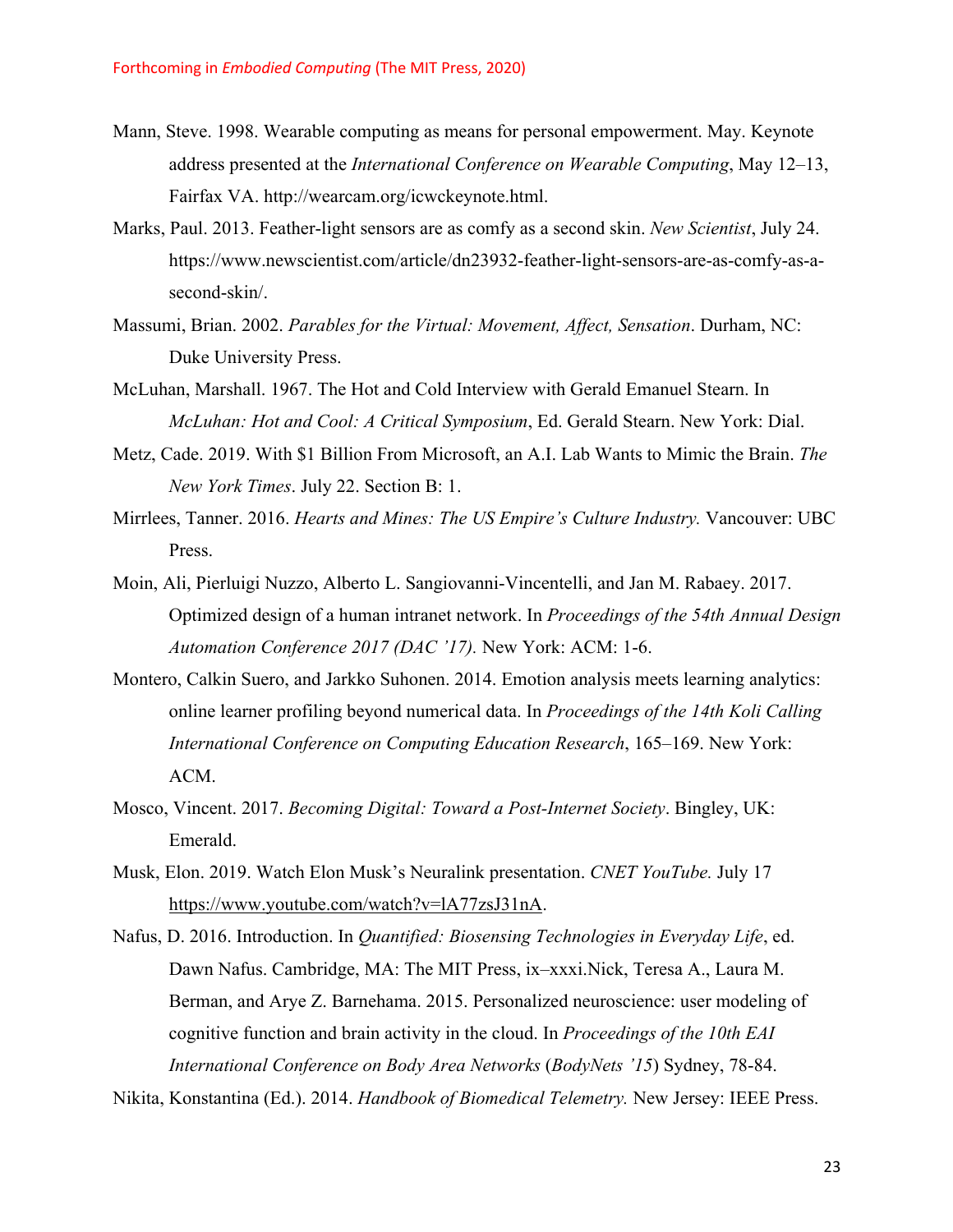Obar, Jonathan. 2015. Big data and the phantom public: Walter Lippmann and the fallacy of data privacy self-management. *Big Data & Society* July–December 2015: 1–16.

OpenAI. 2017. *Join Open AI*. openai.com.

- Pedersen, Isabel. 2008. MyLifeBits, augmented memory, and a rhetoric of need. *Continuum: Journal of Media and Cultural Studies* 22 (3): 375–384.
- Pedersen, Isabel. 2013. *Ready to Wear: A Rhetoric of Wearable Computers and Reality-Shifting Media* Anderson, SC: Parlor Press.
- Pedersen, Isabel and Quinn DuPont. 2017. Tracking the telepathic sublime as a phenomenon in a digital humanities archive *Digital Humanities Quarterly* 11 (4).
- Picard, R. 2000. Synthetic emotion. *IEEE Computer Graphics and Applications* 20 (1): 52–53.
- Picard, R. W. 1997. *Affective computing*..Cambridge, MA: MIT press.
- Rackspace. 2013. The human cloud: Wearable technology from novelty to productivity report*.* https://www.rackspace.com/.
- Ramu, Gandikota. 2018. A secure cloud framework to share EHRs using modified CP-ABE and the attribute bloom filter. *Education and Information Technologies* 23 (5): 2213–2233.
- Redelf, Rich and Marc Weber. 2016. Oral history of Arthur "Art" Astrin (video interview). *Computer History Museum*, April 12. https://www.youtube.com/watch?v=Tj5NNxVwNwQ.
- Rogers, John A., Takao Someya, Yonggang Huang. 2010. Materials and mechanics for stretchable electronics. *Science* 327 (5973): 1603–1607.
- Satell, Greg. 2016. 3 reasons to believe the singularity is near. *Forbes.com*, June 3. https://www.forbes.com/sites/gregsatell/2016/06/03/3-reasons-to-believe-the-singularityis-near/#81758e17b392.
- Smith, Gavin. 2016. Surveillance, data and embodiment: On the work of being watched. *Body & Society* 22 (2): 108–139.
- The Economist. 2016. G force; American economic history. *The Economist*, January 7, 69.
- van Dijck, José. 2014. Datafication, dataism and dataveillance: Big Data between scientific paradigm and ideology. *Surveillance & Society* 12 (2): 197–208.
- Vegesna, Ashok, Melody Tran, Michele Angelaccio, and Steve Arcona. 2017. Remote patient monitoring via non-invasive digital technologies: a systematic review. *Telemedicine Journal and e-Health* 23 (1): 3–17.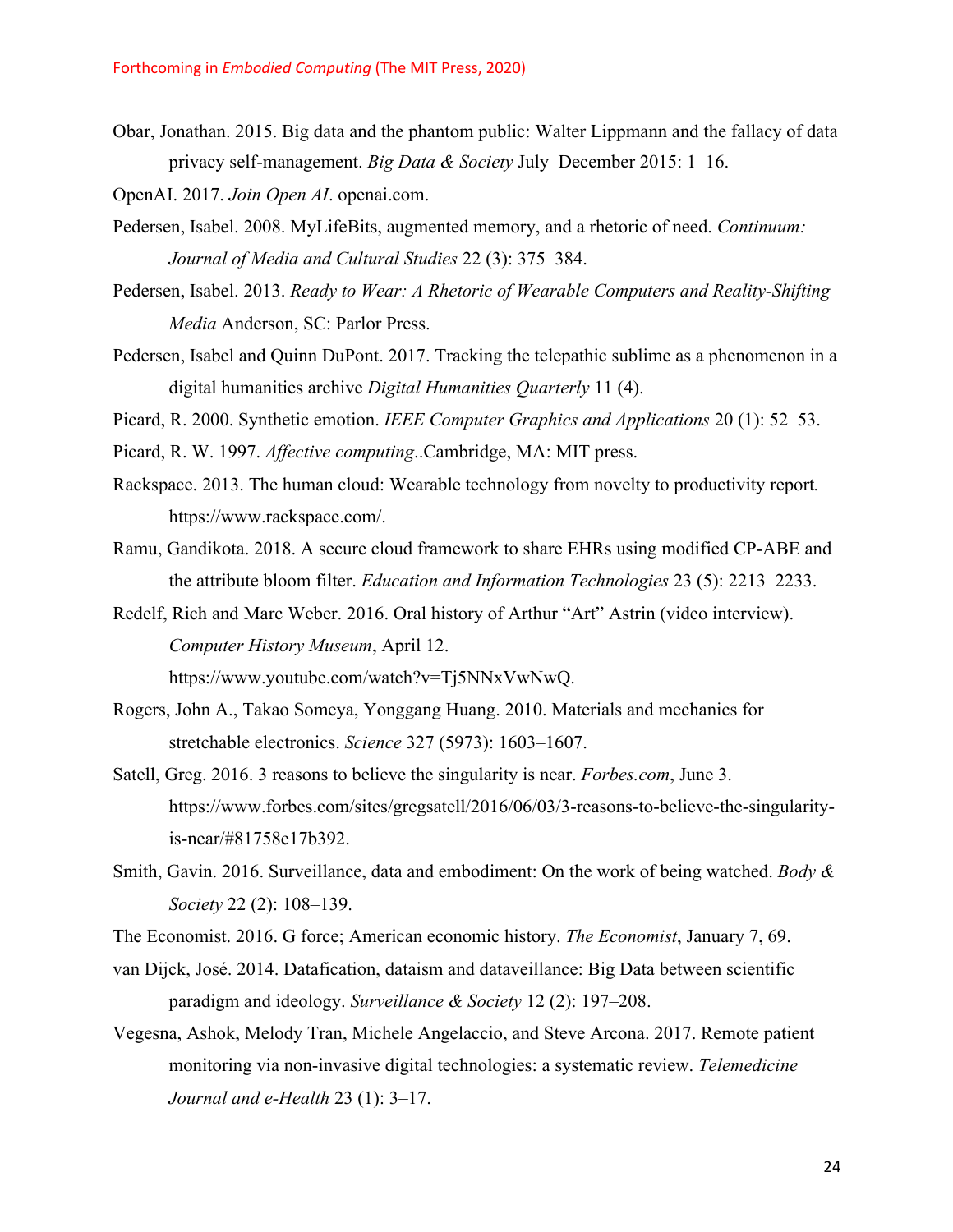- Wachter, Sandra, Brent Mittelstadt, and Luciano Floridi. 2017. Why a right to explanation of automated decision-making does not exist in the general data protection regulation. *International Data Privacy Law* 7 (2): 76–99.
- Wiberg, M. 2013. An interFACE or to INTERface? On joineries of interactables. *interactions.* https://interactions.acm.org/blog/view/an-interface-or-to-interface-on-joineries-ofinteractables.
- Wissinger, Elizabeth. 2017. Wearable tech, bodies, and gender, *Sociology Compass* 11 (11): 1– 14.
- Young, Nora. 2012. *The Virtual Self: How Our Digital Lives Are Altering the World Around Us*. Toronto: McClelland and Stewart.

Zuboff, Shoshana. 2019. *The Age of Surveillance Capitalism*. New York: PublicAffairs.